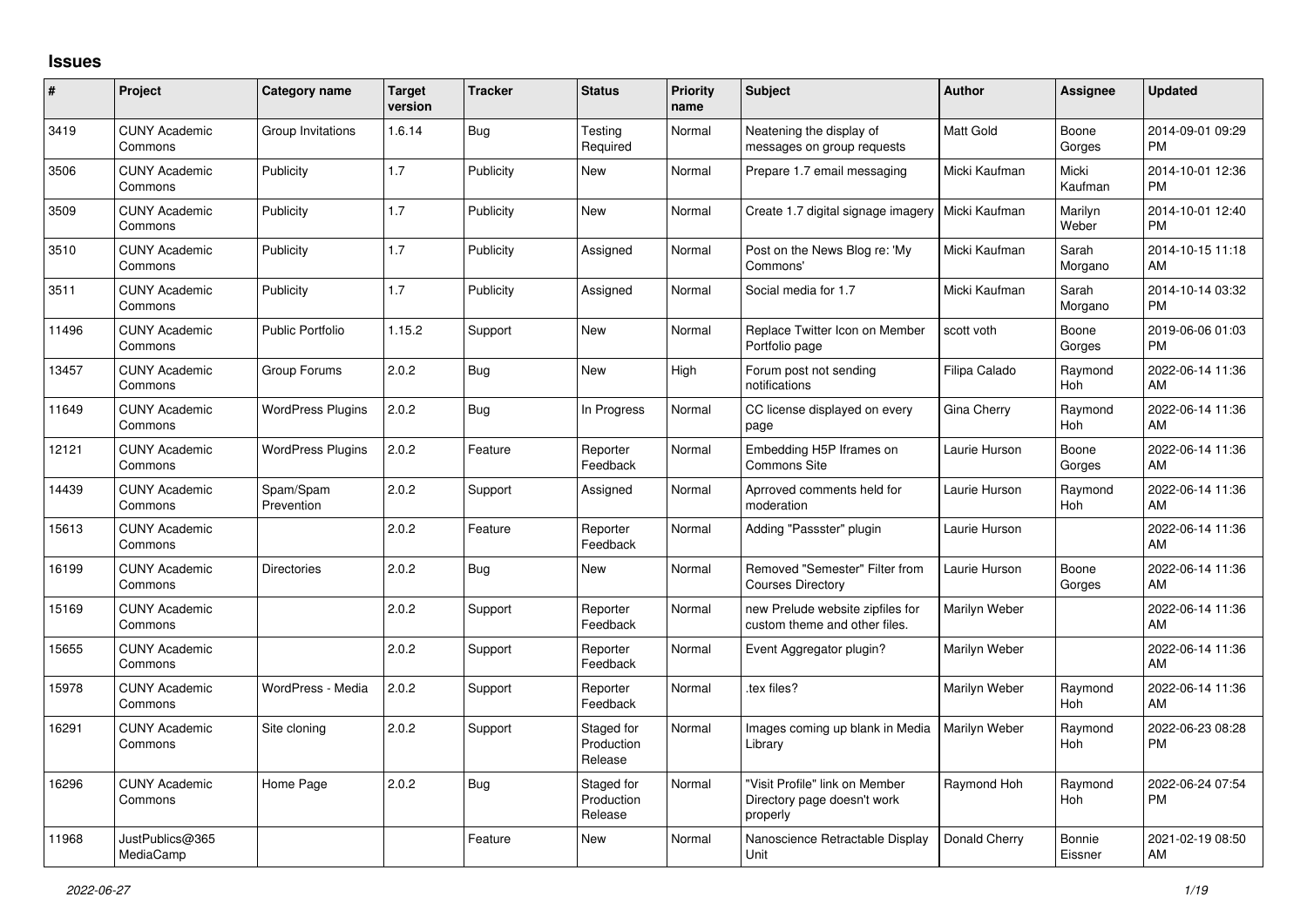| #     | Project                                                                 | <b>Category name</b> | <b>Target</b><br>version | <b>Tracker</b> | <b>Status</b>        | <b>Priority</b><br>name | <b>Subject</b>                                                            | Author               | <b>Assignee</b>       | <b>Updated</b>                |
|-------|-------------------------------------------------------------------------|----------------------|--------------------------|----------------|----------------------|-------------------------|---------------------------------------------------------------------------|----------------------|-----------------------|-------------------------------|
| 12062 | AD/O365 Transition<br>from NonMatric to<br><b>Matriculated Students</b> |                      |                          | Feature        | In Progress          | Normal                  | create solution and console<br>project                                    | Emilio Rodriguez     | Emilio<br>Rodriguez   | 2019-11-12 03:56<br><b>PM</b> |
| 14936 | <b>CUNY Academic</b><br>Commons                                         |                      |                          | Bug            | <b>New</b>           | Normal                  | Commons websites blocked by<br>SPS campus network                         | Laurie Hurson        |                       | 2021-11-03 03:57<br><b>PM</b> |
| 14940 | <b>CUNY Academic</b><br>Commons                                         |                      |                          | <b>Bug</b>     | <b>New</b>           | Normal                  | Discrepancy between Commons<br>profile "sites" and actual # of sites      | Laurie Hurson        |                       | 2021-11-08 11:09<br>AM        |
| 15757 | <b>CUNY Academic</b><br>Commons                                         |                      |                          | <b>Bug</b>     | <b>New</b>           | Normal                  | Members # do not match                                                    | Laurie Hurson        |                       | 2022-03-30 04:52<br><b>PM</b> |
| 15685 | <b>CUNY Academic</b><br>Commons                                         |                      |                          | Support        | New                  | High                    | problem with chrome?                                                      | Marilyn Weber        |                       | 2022-04-25 03:40<br><b>PM</b> |
| 14784 | <b>CUNY Academic</b><br>Commons                                         |                      |                          | Support        | Reporter<br>Feedback | Normal                  | User report of logo problem when<br>using Customizer theme                | Marilyn Weber        |                       | 2021-09-17 10:25<br>AM        |
| 15045 | <b>CUNY Academic</b><br>Commons                                         |                      |                          | Support        | <b>New</b>           | Normal                  | no result for KCeL in the search<br>box on the commons                    | Marilyn Weber        |                       | 2021-12-10 11:29<br>AM        |
| 15260 | <b>CUNY Academic</b><br>Commons                                         |                      |                          | Support        | Reporter<br>Feedback | Normal                  | Diacritical markings   European<br><b>Stages</b>                          | Marilyn Weber        |                       | 2022-02-04 08:16<br>AM        |
| 15370 | <b>CUNY Academic</b><br>Commons                                         |                      |                          | Support        | Reporter<br>Feedback | Normal                  | All-in-One Event Calendar?                                                | Marilyn Weber        |                       | 2022-02-17 11:03<br>AM        |
| 15565 | <b>CUNY Academic</b><br>Commons                                         |                      |                          | Support        | <b>New</b>           | Normal                  | Events - send updates to an email<br>listserv                             | <b>Marilyn Weber</b> |                       | 2022-03-10 01:06<br><b>PM</b> |
| 16099 | <b>CUNY Academic</b><br>Commons                                         |                      |                          | Support        | Reporter<br>Feedback | Normal                  | request for Newsletter Glue                                               | Marilyn Weber        |                       | 2022-05-13 12:14<br><b>PM</b> |
| 16110 | <b>CUNY Academic</b><br>Commons                                         |                      |                          | Support        | Reporter<br>Feedback | Normal                  | remove Creative Commons<br>license from pages?                            | Marilyn Weber        | Raymond<br><b>Hoh</b> | 2022-05-17 06:11<br><b>PM</b> |
| 2571  | <b>NYCDH Community</b><br>Site                                          |                      |                          | Feature        | Assigned             | Normal                  | Add Google custom search box to<br>homepage                               | Mark Newton          | Raymond<br><b>Hoh</b> | 2013-05-18 07:49<br><b>PM</b> |
| 2573  | <b>NYCDH Community</b><br>Site                                          |                      |                          | Feature        | Reporter<br>Feedback | Normal                  | Add dh_nyc twitter list feed to site                                      | Mark Newton          | Matt Gold             | 2013-05-16 11:42<br><b>PM</b> |
| 2574  | <b>NYCDH Community</b><br>Site                                          |                      |                          | Feature        | Assigned             | Normal                  | Add Way to Upload Files to<br>Groups                                      | <b>Mark Newton</b>   | Raymond<br>Hoh        | 2013-05-18 07:46<br><b>PM</b> |
| 2576  | NYCDH Community<br>Site                                                 |                      |                          | <b>Bug</b>     | Hold                 | Low                     | <b>Test Next Button in Javascript</b><br><b>Tutorial Under Activities</b> | <b>Mark Newton</b>   | Alex Gil              | 2013-05-18 02:55<br><b>PM</b> |
| 2577  | NYCDH Community<br>Site                                                 |                      |                          | Feature        | Assigned             | Low                     | Investigate Potential to Add Links<br>to the Forum                        | <b>Mark Newton</b>   | Alex Gil              | 2013-05-16 09:40<br><b>PM</b> |
| 8992  | <b>NYCDH Community</b><br>Site                                          |                      |                          | <b>Bug</b>     | Assigned             | Normal                  | Multiple RBE error reports                                                | Matt Gold            | Raymond<br><b>Hoh</b> | 2017-12-11 05:43<br><b>PM</b> |
| 2618  | NYCDH Community<br>Site                                                 |                      |                          | <b>Bug</b>     | Assigned             | Low                     | Mark blogs as spam when created<br>by users marked as spam                | <b>Matt Gold</b>     | Boone<br>Gorges       | 2013-06-09 11:38<br><b>PM</b> |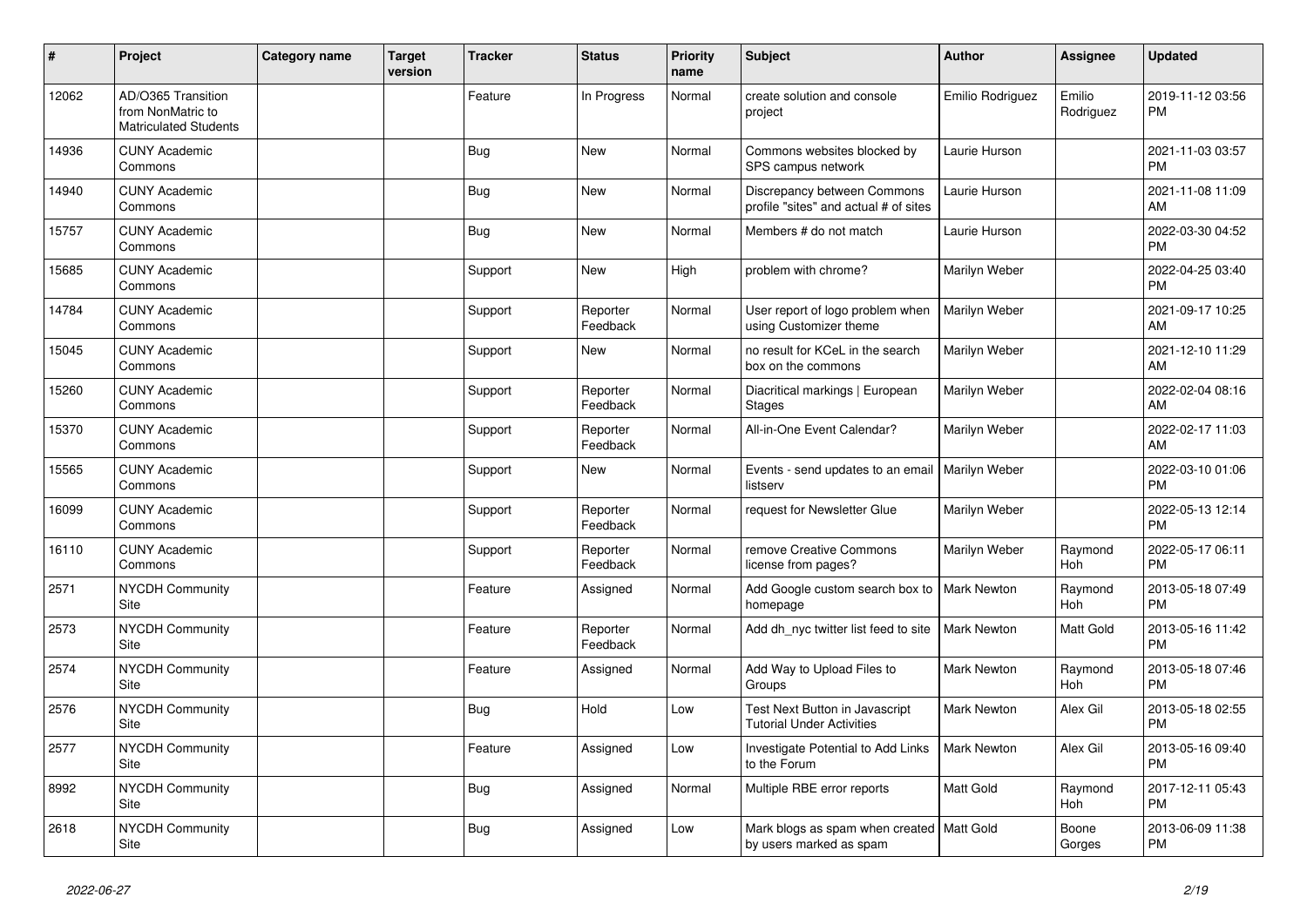| #     | Project                         | <b>Category name</b>           | <b>Target</b><br>version | <b>Tracker</b> | <b>Status</b>        | <b>Priority</b><br>name | <b>Subject</b>                                          | <b>Author</b>           | <b>Assignee</b>     | <b>Updated</b>                |
|-------|---------------------------------|--------------------------------|--------------------------|----------------|----------------------|-------------------------|---------------------------------------------------------|-------------------------|---------------------|-------------------------------|
| 16294 | <b>CUNY Academic</b><br>Commons |                                |                          | Bug            | <b>New</b>           | Urgent                  | CAC is down                                             | Raffi<br>Khatchadourian |                     | 2022-06-27 02:00<br><b>PM</b> |
| 14792 | <b>CUNY Academic</b><br>Commons |                                |                          | Bug            | <b>New</b>           | Normal                  | Inconsistent email notifications<br>from gravity forms  | Raffi<br>Khatchadourian |                     | 2021-10-04 01:50<br><b>PM</b> |
| 15516 | <b>CUNY Academic</b><br>Commons | <b>WordPress Plugins</b>       |                          | <b>Bug</b>     | Reporter<br>Feedback | Normal                  | Can't publish or save draft of post<br>on wordpress.com | Raffi<br>Khatchadourian | Raymond<br>Hoh      | 2022-03-02 05:52<br><b>PM</b> |
| 16290 | <b>CUNY Academic</b><br>Commons |                                |                          | Feature        | Reporter<br>Feedback | Normal                  | Add Table Of Contents Block<br>plug-in                  | Raffi<br>Khatchadourian |                     | 2022-06-24 10:26<br>AM        |
| 14908 | <b>CUNY Academic</b><br>Commons | Performance                    |                          | Bug            | New                  | Normal                  | Stale object cache on cdev                              | Raymond Hoh             | Boone<br>Gorges     | 2021-12-07 09:45<br>AM        |
| 16177 | <b>CUNY Academic</b><br>Commons | Reply By Email                 |                          | <b>Bug</b>     | <b>New</b>           | Normal                  | Switch to Inbound mode for RBE                          | Raymond Hoh             | Raymond<br>Hoh      | 2022-05-30 04:32<br><b>PM</b> |
| 16255 | <b>CUNY Academic</b><br>Commons | WordPress (misc)               |                          | Bug            | <b>New</b>           | Normal                  | Need to define 'MULTISITE'<br>constant in wp-config.php | Raymond Hoh             |                     | 2022-06-19 09:31<br>AM        |
| 15767 | <b>CUNY Academic</b><br>Commons | WordPress (misc)               |                          | Support        | New                  | Normal                  | Site loading slowly                                     | scott voth              | Boone<br>Gorges     | 2022-04-04 08:56<br><b>PM</b> |
| 16245 | <b>CUNY Academic</b><br>Commons | WordPress (misc)               |                          | Bug            | Reporter<br>Feedback | Normal                  | Save Button missing on<br>WordPress Profile page        | scott voth              | Raymond<br>Hoh      | 2022-06-16 03:09<br><b>PM</b> |
| 13891 | <b>CUNY Academic</b><br>Commons | Internal Tools and<br>Workflow | 2.1.0                    | Feature        | New                  | Normal                  | Migrate automated linting to<br>GitHub Actions          | Boone Gorges            | Jeremy Felt         | 2022-05-26 10:45<br>AM        |
| 15194 | <b>CUNY Academic</b><br>Commons | Internal Tools and<br>Workflow | 2.1.0                    | Feature        | New                  | Normal                  | PHPCS sniff for un-restored<br>switch to blog() calls   | Boone Gorges            | Jeremy Felt         | 2022-05-26 10:45<br>AM        |
| 15883 | <b>CUNY Academic</b><br>Commons |                                | 2.1.0                    | Feature        | New                  | Normal                  | Release BPGES update                                    | Boone Gorges            | Boone<br>Gorges     | 2022-05-26 10:39<br>AM        |
| 13946 | <b>CUNY Academic</b><br>Commons | <b>WordPress Plugins</b>       | 2.1.0                    | Support        | Assigned             | Normal                  | <b>Custom Embed handler For</b><br>OneDrive files       | scott voth              | Raymond<br>Hoh      | 2022-05-26 10:46<br>AM        |
| 10439 | <b>CUNY Academic</b><br>Commons | Design                         | 2.1.0                    | Design/UX      | <b>New</b>           | Normal                  | <b>Create Style Guide for Commons</b>                   | Sonja Leix              | Sara Cannon         | 2022-06-23 06:20<br><b>PM</b> |
| 4388  | <b>CUNY Academic</b><br>Commons | WordPress (misc)               | Future<br>release        | <b>Bug</b>     | Assigned             | Normal                  | Repeated request for<br>authentication.                 | Alice.Lynn<br>McMichael | Raymond<br>Hoh      | 2015-08-11 07:35<br><b>PM</b> |
| 308   | <b>CUNY Academic</b><br>Commons | Registration                   | Future<br>release        | Feature        | <b>New</b>           | Normal                  | Group recommendations for<br>signup process             | Boone Gorges            | Samantha<br>Raddatz | 2015-11-09 05:07<br><b>PM</b> |
| 618   | <b>CUNY Academic</b><br>Commons | <b>BuddyPress Docs</b>         | Future<br>release        | Feature        | Assigned             | Normal                  | BuddyPress Docs: export formats                         | <b>Boone Gorges</b>     | Boone<br>Gorges     | 2015-11-09 05:38<br><b>PM</b> |
| 1422  | <b>CUNY Academic</b><br>Commons | <b>BuddyPress Docs</b>         | Future<br>release        | Feature        | Assigned             | Normal                  | Make "created Doc" activity icons<br>non-mini           | <b>Boone Gorges</b>     | Boone<br>Gorges     | 2015-11-09 05:48<br><b>PM</b> |
| 1508  | <b>CUNY Academic</b><br>Commons | WordPress (misc)               | Future<br>release        | Feature        | Assigned             | Normal                  | Share login cookies across<br>mapped domains            | Boone Gorges            | Boone<br>Gorges     | 2012-07-02 12:12<br>PM        |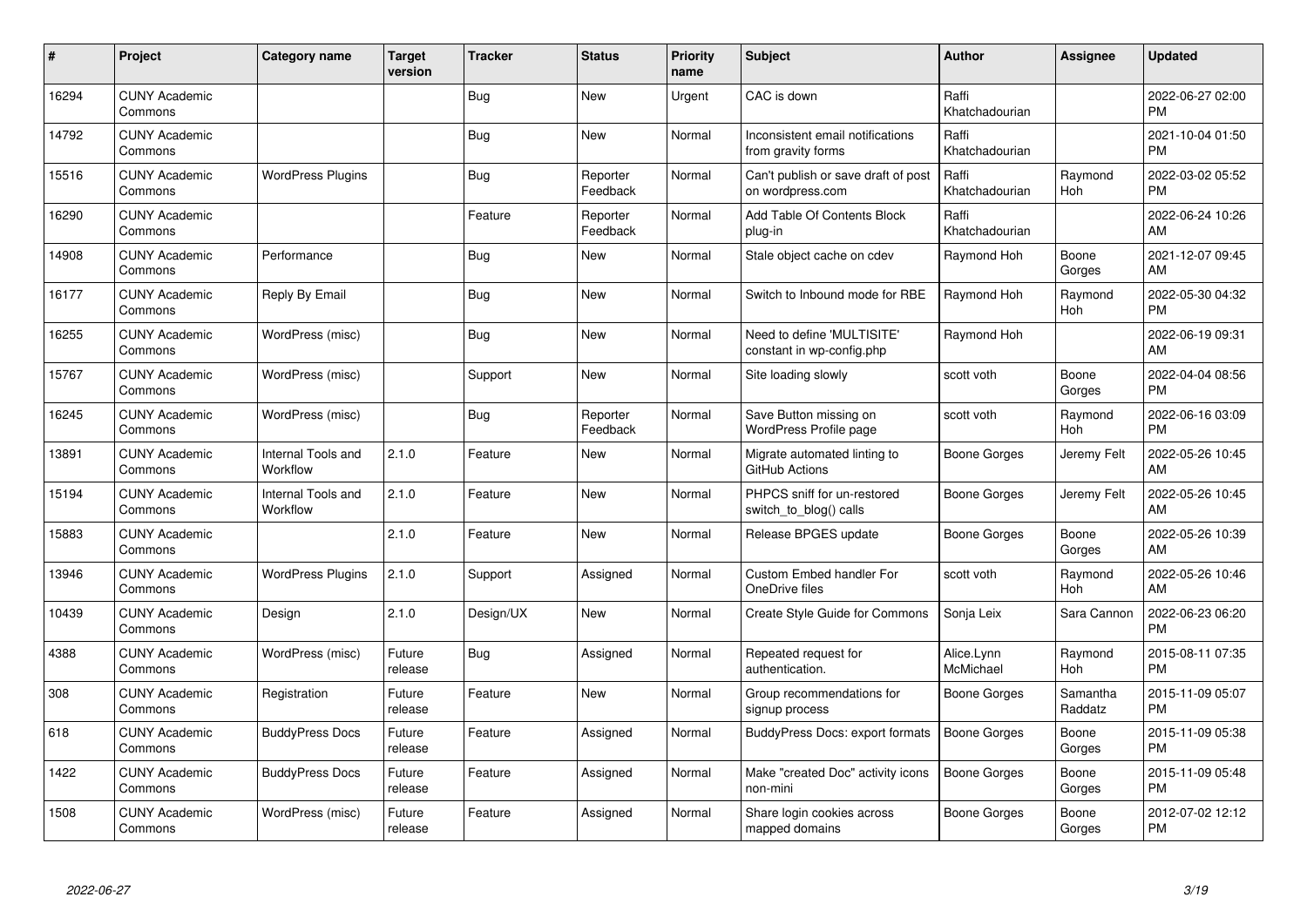| $\pmb{\#}$ | Project                         | <b>Category name</b>     | <b>Target</b><br>version | <b>Tracker</b> | <b>Status</b> | <b>Priority</b><br>name | <b>Subject</b>                                                                            | Author              | <b>Assignee</b> | <b>Updated</b>                |
|------------|---------------------------------|--------------------------|--------------------------|----------------|---------------|-------------------------|-------------------------------------------------------------------------------------------|---------------------|-----------------|-------------------------------|
| 1744       | <b>CUNY Academic</b><br>Commons | <b>BuddyPress Docs</b>   | Future<br>release        | Feature        | Assigned      | Normal                  | Spreadsheet-style Docs                                                                    | Boone Gorges        | Boone<br>Gorges | 2015-11-09 06:13<br><b>PM</b> |
| 2832       | <b>CUNY Academic</b><br>Commons | Public Portfolio         | Future<br>release        | Feature        | Assigned      | Normal                  | Improve interface for (not)<br>auto-linking profile fields                                | Boone Gorges        | Chris Stein     | 2015-01-05 08:52<br><b>PM</b> |
| 3002       | <b>CUNY Academic</b><br>Commons | Search                   | Future<br>release        | Feature        | Assigned      | Normal                  | Overhaul CAC search by using<br>external search appliance                                 | Boone Gorges        | Boone<br>Gorges | 2020-07-15 03:05<br><b>PM</b> |
| 3192       | <b>CUNY Academic</b><br>Commons | Group Forums             | Future<br>release        | Feature        | Assigned      | Normal                  | Customizable forum views for<br>bbPress 2.x group forums                                  | Boone Gorges        | Raymond<br>Hoh  | 2015-11-09 12:47<br><b>PM</b> |
| 3193       | <b>CUNY Academic</b><br>Commons | Group Forums             | Future<br>release        | Feature        | Assigned      | Normal                  | bbPress 2.x dynamic roles and<br>RBE                                                      | Boone Gorges        | Boone<br>Gorges | 2014-09-30 01:30<br><b>PM</b> |
| 3330       | <b>CUNY Academic</b><br>Commons | My Commons               | Future<br>release        | Feature        | Assigned      | Normal                  | 'Commons Information" tool                                                                | Boone Gorges        | Chris Stein     | 2014-09-22 08:46<br><b>PM</b> |
| 3580       | <b>CUNY Academic</b><br>Commons | Group Blogs              | Future<br>release        | Feature        | New           | Normal                  | Multiple blogs per group                                                                  | <b>Boone Gorges</b> | Boone<br>Gorges | 2018-02-20 02:02<br><b>PM</b> |
| 4481       | <b>CUNY Academic</b><br>Commons | Events                   | Future<br>release        | Feature        | <b>New</b>    | Normal                  | Group admins/mods should have<br>the ability to unlink an event from<br>the group         | <b>Boone Gorges</b> | Boone<br>Gorges | 2017-04-24 03:53<br><b>PM</b> |
| 4635       | <b>CUNY Academic</b><br>Commons | Authentication           | Future<br>release        | Feature        | <b>New</b>    | Normal                  | Allow non-WP authentication                                                               | Boone Gorges        | Sonja Leix      | 2019-03-01 02:05<br><b>PM</b> |
| 5234       | <b>CUNY Academic</b><br>Commons | Membership               | Future<br>release        | Feature        | Assigned      | Normal                  | Write Unconfirmed patch for WP                                                            | <b>Boone Gorges</b> | Boone<br>Gorges | 2016-10-24 11:18<br>AM        |
| 5488       | <b>CUNY Academic</b><br>Commons | Social Paper             | Future<br>release        | Bug            | <b>New</b>    | Normal                  | Add a "last edited by" field to<br>Social Paper group directories                         | Boone Gorges        |                 | 2016-04-21 10:05<br><b>PM</b> |
| 5489       | <b>CUNY Academic</b><br>Commons | Social Paper             | Future<br>release        | Feature        | <b>New</b>    | Normal                  | Asc/desc sorting for Social Paper<br>directories                                          | <b>Boone Gorges</b> |                 | 2016-04-21 10:06<br><b>PM</b> |
| 6332       | <b>CUNY Academic</b><br>Commons | WordPress (misc)         | Future<br>release        | Feature        | <b>New</b>    | Normal                  | Allow uploaded files to be marked<br>as private in an ad hoc way                          | <b>Boone Gorges</b> |                 | 2016-10-17 11:41<br><b>PM</b> |
| 7022       | <b>CUNY Academic</b><br>Commons | Announcements            | Future<br>release        | Bug            | <b>New</b>    | Normal                  | Sitewide announcements should<br>be displayed on, and dismissable<br>from, mapped domains | <b>Boone Gorges</b> | Boone<br>Gorges | 2018-03-22 10:18<br>AM        |
| 7663       | <b>CUNY Academic</b><br>Commons | Social Paper             | Future<br>release        | <b>Bug</b>     | <b>New</b>    | Normal                  | Social Paper notifications not<br>formatted correctly on secondary<br>sites               | Boone Gorges        | Boone<br>Gorges | 2018-04-16 03:52<br><b>PM</b> |
| 9720       | <b>CUNY Academic</b><br>Commons | Authentication           | Future<br>release        | Feature        | <b>New</b>    | Normal                  | The Commons should be an<br>oAuth provider                                                | <b>Boone Gorges</b> |                 | 2019-03-01 02:04<br><b>PM</b> |
| 9926       | <b>CUNY Academic</b><br>Commons | <b>WordPress Plugins</b> | Future<br>release        | <b>Bug</b>     | <b>New</b>    | Normal                  | twitter-mentions-as-comments<br>cron jobs can run long                                    | Boone Gorges        | Boone<br>Gorges | 2018-10-24 12:34<br><b>PM</b> |
| 10380      | <b>CUNY Academic</b><br>Commons | WordPress (misc)         | Future<br>release        | Feature        | In Progress   | Normal                  | Remove blacklisted plugins                                                                | Boone Gorges        |                 | 2022-04-26 12:00<br><b>PM</b> |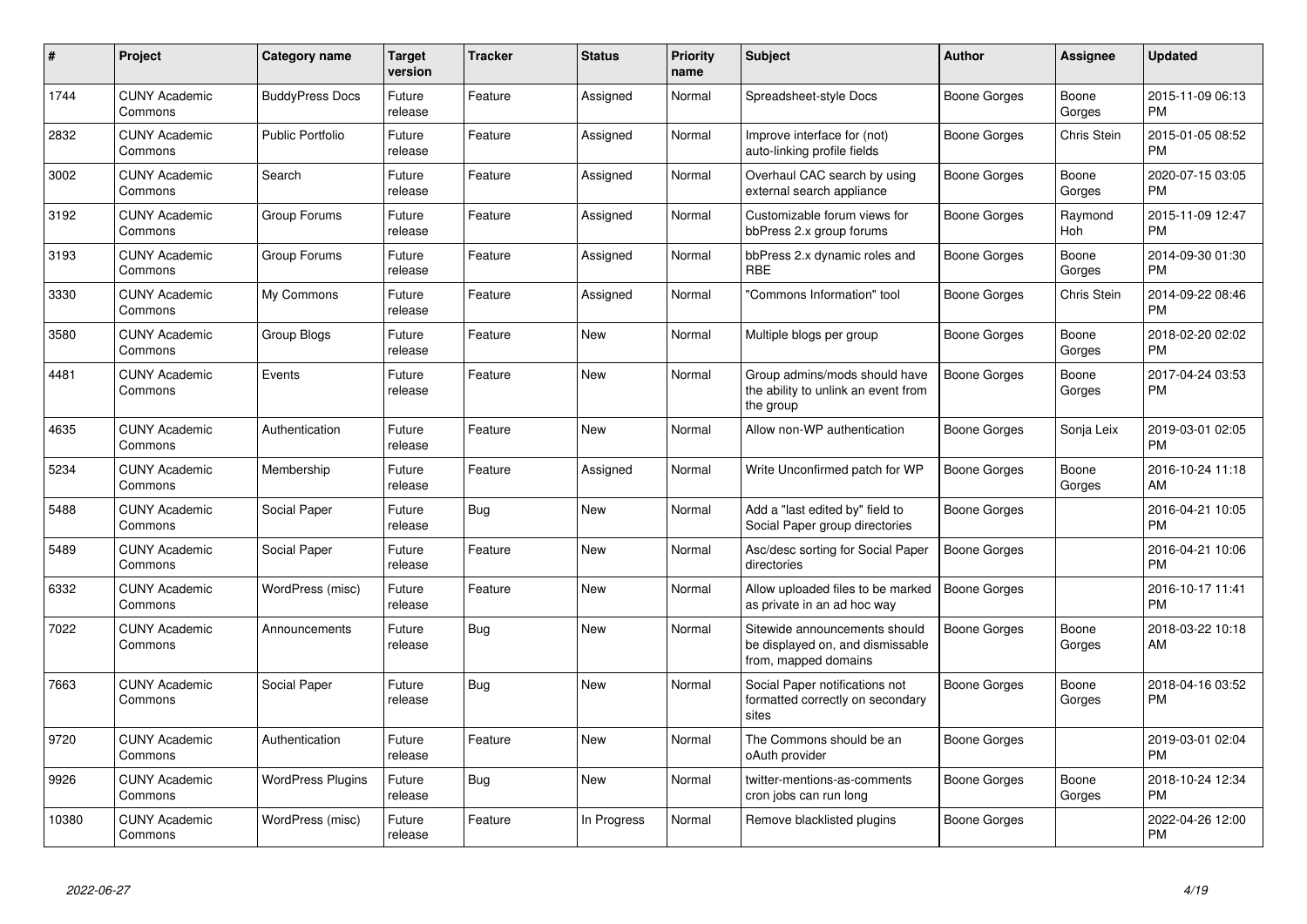| #     | Project                         | <b>Category name</b>        | <b>Target</b><br>version | <b>Tracker</b> | <b>Status</b>        | <b>Priority</b><br>name | <b>Subject</b>                                                                                               | <b>Author</b>       | Assignee        | <b>Updated</b>                |
|-------|---------------------------------|-----------------------------|--------------------------|----------------|----------------------|-------------------------|--------------------------------------------------------------------------------------------------------------|---------------------|-----------------|-------------------------------|
| 10580 | <b>CUNY Academic</b><br>Commons | Information<br>Architecture | Future<br>release        | Design/UX      | New                  | Normal                  | Primary nav item review                                                                                      | <b>Boone Gorges</b> | Sara Cannon     | 2021-11-19 12:37<br>PM        |
| 11024 | <b>CUNY Academic</b><br>Commons | WordPress (misc)            | Future<br>release        | Bug            | New                  | Normal                  | Subsites should not show "you<br>should update your .htaccess<br>now" notice after permalink<br>setting save | Boone Gorges        |                 | 2019-01-28 01:35<br><b>PM</b> |
| 11392 | <b>CUNY Academic</b><br>Commons |                             | Future<br>release        | <b>Bug</b>     | <b>New</b>           | Normal                  | Migrate users away from<br><b>StatPress</b>                                                                  | Boone Gorges        |                 | 2019-04-23 03:53<br><b>PM</b> |
| 11834 | <b>CUNY Academic</b><br>Commons | <b>Group Files</b>          | Future<br>release        | Feature        | New                  | Normal                  | Improved tools for managing<br>group file folders                                                            | <b>Boone Gorges</b> | Sonja Leix      | 2019-09-06 03:55<br><b>PM</b> |
| 11945 | <b>CUNY Academic</b><br>Commons | Reckoning                   | Future<br>release        | Feature        | Reporter<br>Feedback | Normal                  | Add Comments bubble to<br>Reckoning views                                                                    | Boone Gorges        | Boone<br>Gorges | 2019-11-12 05:14<br><b>PM</b> |
| 12042 | <b>CUNY Academic</b><br>Commons | <b>Email Notifications</b>  | Future<br>release        | Feature        | New                  | Normal                  | Improved error logging for BPGES<br>send queue                                                               | Boone Gorges        | Boone<br>Gorges | 2021-11-19 12:25<br><b>PM</b> |
| 12091 | <b>CUNY Academic</b><br>Commons | <b>Group Files</b>          | Future<br>release        | Feature        | New                  | Normal                  | Improved pre-upload file<br>validation for bp-group-documents                                                | Boone Gorges        | Boone<br>Gorges | 2019-11-14 01:21<br><b>PM</b> |
| 13048 | <b>CUNY Academic</b><br>Commons | Shortcodes and<br>embeds    | Future<br>release        | Feature        | New                  | Normal                  | Jupyter Notebooks support                                                                                    | Boone Gorges        |                 | 2020-07-14 11:46<br>AM        |
| 13331 | <b>CUNY Academic</b><br>Commons | Site cloning                | Future<br>release        | Bug            | <b>New</b>           | Normal                  | Combine Site Template and<br>Clone operations                                                                | Boone Gorges        | Jeremy Felt     | 2021-11-19 12:39<br><b>PM</b> |
| 13358 | <b>CUNY Academic</b><br>Commons | Group Forums                | Future<br>release        | Feature        | <b>New</b>           | Normal                  | Improved UI for group forum<br>threading settings                                                            | Boone Gorges        | Raymond<br>Hoh  | 2021-11-19 12:27<br><b>PM</b> |
| 13466 | <b>CUNY Academic</b><br>Commons | Cavalcade                   | Future<br>release        | Feature        | New                  | Normal                  | Automated cleanup for duplicate<br>Cavalcade tasks                                                           | Boone Gorges        | Boone<br>Gorges | 2020-10-13 05:24<br><b>PM</b> |
| 13835 | <b>CUNY Academic</b><br>Commons | WordPress (misc)            | Future<br>release        | Feature        | <b>New</b>           | Normal                  | Allow OneSearch widget to have<br>'CUNY' as campus                                                           | Boone Gorges        | Boone<br>Gorges | 2021-11-19 12:39<br><b>PM</b> |
| 14184 | <b>CUNY Academic</b><br>Commons | <b>Public Portfolio</b>     | Future<br>release        | Feature        | New                  | Normal                  | Centralized mechanism for storing<br>Campus affiliations                                                     | Boone Gorges        | Boone<br>Gorges | 2022-01-04 11:35<br>AM        |
| 14309 | <b>CUNY Academic</b><br>Commons | Group Library               | Future<br>release        | Feature        | New                  | Normal                  | Better handling of<br>bp_group_document file<br>download attempts when file is<br>not present                | Boone Gorges        | Boone<br>Gorges | 2021-11-19 12:28<br><b>PM</b> |
| 14987 | <b>CUNY Academic</b><br>Commons | <b>WordPress Plugins</b>    | Future<br>release        | <b>Bug</b>     | New                  | Normal                  | Elementor update causes<br>database freeze-up                                                                | Boone Gorges        | Boone<br>Gorges | 2021-11-29 12:02<br><b>PM</b> |
| 16092 | <b>CUNY Academic</b><br>Commons |                             | Future<br>release        | Feature        | Hold                 | Normal                  | Don't show main site in Site<br>search results                                                               | Boone Gorges        | Boone<br>Gorges | 2022-05-17 03:12<br>PM        |
| 1165  | <b>CUNY Academic</b><br>Commons | <b>Email Invitations</b>    | Future<br>release        | Feature        | Assigned             | Low                     | Allow saved lists of invitees under<br>Send Invites                                                          | Boone Gorges        | Boone<br>Gorges | 2015-11-09 06:03<br><b>PM</b> |
| 1166  | <b>CUNY Academic</b><br>Commons | <b>Email Invitations</b>    | Future<br>release        | Feature        | New                  | Low                     | Better organizational tools for<br>Sent Invites                                                              | Boone Gorges        | Boone<br>Gorges | 2015-11-09 06:02<br><b>PM</b> |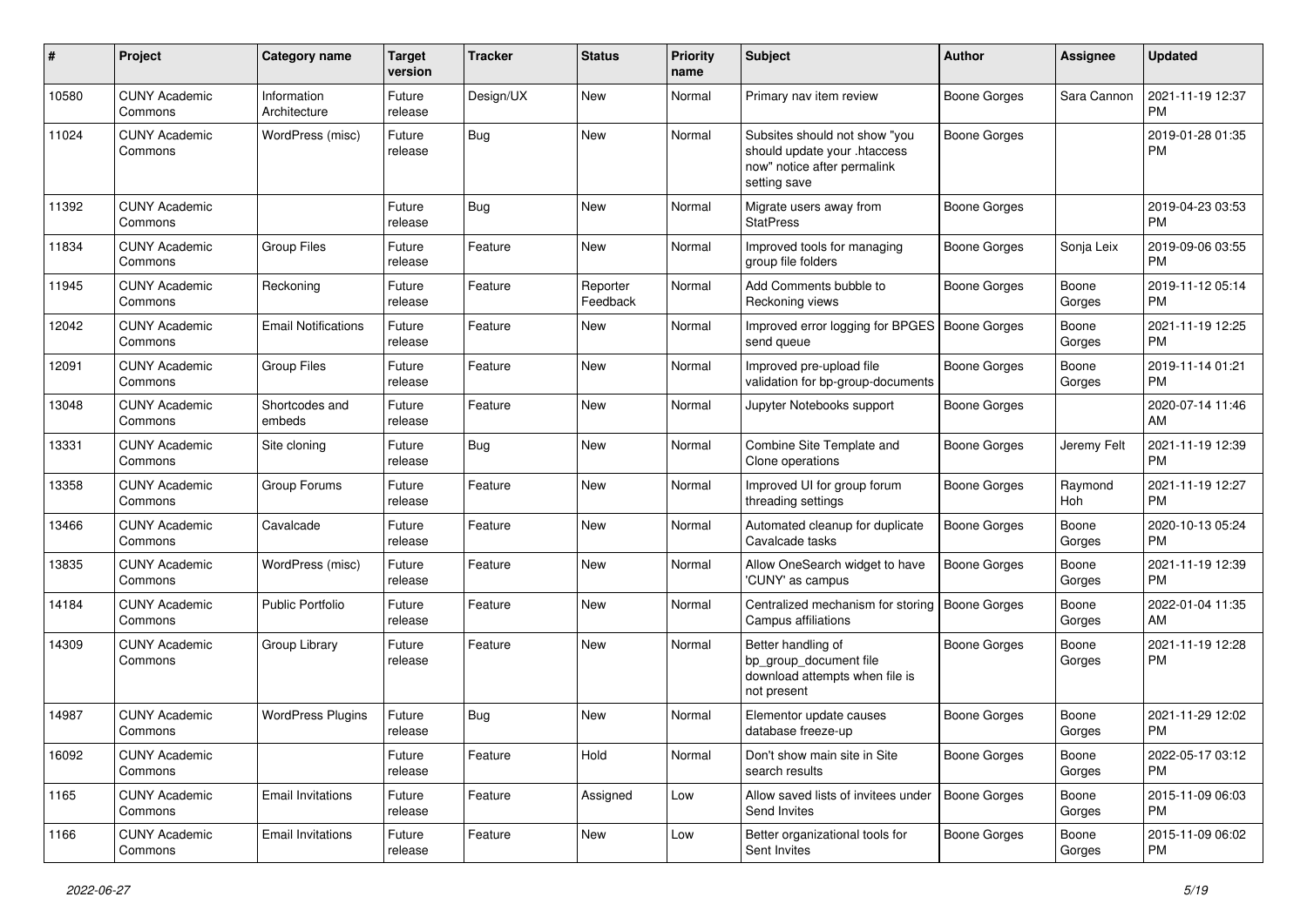| #     | Project                         | <b>Category name</b>     | <b>Target</b><br>version | <b>Tracker</b> | <b>Status</b>        | <b>Priority</b><br>name | <b>Subject</b>                                                        | <b>Author</b>       | <b>Assignee</b>     | <b>Updated</b>                |
|-------|---------------------------------|--------------------------|--------------------------|----------------|----------------------|-------------------------|-----------------------------------------------------------------------|---------------------|---------------------|-------------------------------|
| 1167  | <b>CUNY Academic</b><br>Commons | <b>Email Invitations</b> | Future<br>release        | Feature        | <b>New</b>           | Low                     | Allow email invitations to be<br>resent                               | Boone Gorges        | Boone<br>Gorges     | 2015-11-12 12:53<br>AM        |
| 1417  | <b>CUNY Academic</b><br>Commons | <b>BuddyPress Docs</b>   | Future<br>release        | Feature        | Assigned             | Low                     | Bulk actions for BuddyPress Docs                                      | <b>Boone Gorges</b> | Boone<br>Gorges     | 2016-10-17 10:41<br><b>PM</b> |
| 1423  | <b>CUNY Academic</b><br>Commons | BuddyPress (misc)        | Future<br>release        | Feature        | Assigned             | Low                     | Show an avatar for pingback<br>comment activity items                 | Boone Gorges        | Tahir Butt          | 2016-10-24 12:03<br><b>PM</b> |
| 1983  | <b>CUNY Academic</b><br>Commons | Home Page                | Future<br>release        | Feature        | Assigned             | Low                     | Media Library integration with<br><b>Featured Content plugin</b>      | Boone Gorges        | Dominic<br>Giglio   | 2014-03-17 10:34<br>AM        |
| 3048  | <b>CUNY Academic</b><br>Commons | <b>Public Portfolio</b>  | Future<br>release        | Feature        | <b>New</b>           | Low                     | Images for rich text profile fields                                   | Boone Gorges        | Boone<br>Gorges     | 2014-02-19 12:56<br><b>PM</b> |
| 6749  | <b>CUNY Academic</b><br>Commons | Events                   | Future<br>release        | Bug            | <b>New</b>           | Low                     | BPEO iCal request can trigger<br>very large number of DB queries      | Boone Gorges        | Raymond<br>Hoh      | 2016-11-15 10:09<br><b>PM</b> |
| 1460  | <b>CUNY Academic</b><br>Commons | Analytics                | Future<br>release        | Feature        | Assigned             | Normal                  | Update System Report                                                  | <b>Brian Foote</b>  | Boone<br>Gorges     | 2015-11-09 06:13<br><b>PM</b> |
| 860   | <b>CUNY Academic</b><br>Commons | Design                   | Future<br>release        | Design/UX      | Assigned             | Normal                  | <b>Standardize Button Treatment</b><br><b>Across the Commons</b>      | Chris Stein         | Chris Stein         | 2014-05-01 09:45<br>AM        |
| 2881  | <b>CUNY Academic</b><br>Commons | <b>Public Portfolio</b>  | Future<br>release        | Feature        | Assigned             | Normal                  | Redesign the UX for Profiles                                          | Chris Stein         | Chris Stein         | 2016-10-13 12:45<br><b>PM</b> |
| 3059  | <b>CUNY Academic</b><br>Commons | Group Forums             | Future<br>release        | Design/UX      | <b>New</b>           | Normal                  | Forum Post Permissable Content<br><b>Explanatory Text</b>             | Chris Stein         | Chris Stein         | 2015-04-02 11:27<br>AM        |
| 13199 | <b>CUNY Academic</b><br>Commons | Group Forums             | Future<br>release        | Feature        | <b>New</b>           | Normal                  | <b>Favoring Groups over bbPress</b><br>plugin                         | Colin McDonald      | Colin<br>McDonald   | 2021-11-19 12:28<br><b>PM</b> |
| 13370 | <b>CUNY Academic</b><br>Commons | Group Library            | Future<br>release        | Feature        | <b>New</b>           | Normal                  | Library bulk deletion and folder<br>editing                           | Colin McDonald      | Boone<br>Gorges     | 2020-10-13 10:41<br>AM        |
| 3473  | <b>CUNY Academic</b><br>Commons | User Experience          | Future<br>release        | Feature        | Assigned             | Normal                  | Commons profile: Add help info<br>about "Positions" replacing "title" | Keith Miyake        | Samantha<br>Raddatz | 2015-11-09 02:28<br><b>PM</b> |
| 6755  | <b>CUNY Academic</b><br>Commons | WordPress (misc)         | Future<br>release        | <b>Bug</b>     | New                  | Normal                  | Cannot Deactivate Plugin                                              | Laura Kane          |                     | 2016-11-16 01:12<br><b>PM</b> |
| 9289  | <b>CUNY Academic</b><br>Commons | <b>WordPress Plugins</b> | Future<br>release        | <b>Bug</b>     | Reporter<br>Feedback | Normal                  | Email Users Plugin                                                    | Laurie Hurson       | Boone<br>Gorges     | 2018-10-24 12:34<br><b>PM</b> |
| 11131 | <b>CUNY Academic</b><br>Commons |                          | Future<br>release        | Feature        | Reporter<br>Feedback | Normal                  | <b>Image Annotation Plugins</b>                                       | Laurie Hurson       |                     | 2019-02-26 11:33<br>AM        |
| 11789 | <b>CUNY Academic</b><br>Commons | Courses                  | Future<br>release        | Feature        | <b>New</b>           | Normal                  | Ability to remove item from<br>Courses list                           | Laurie Hurson       | Sonja Leix          | 2019-09-24 12:28<br><b>PM</b> |
| 11843 | <b>CUNY Academic</b><br>Commons | WordPress (misc)         | Future<br>release        | Design/UX      | <b>New</b>           | Normal                  | Tweaking the Gutenberg Editor<br>Interface                            | Laurie Hurson       |                     | 2022-04-26 12:00<br><b>PM</b> |
| 12446 | <b>CUNY Academic</b><br>Commons | Groups (misc)            | Future<br>release        | Feature        | Reporter<br>Feedback | Normal                  | Toggle default site to group forum<br>posting                         | Laurie Hurson       | Laurie Hurson       | 2020-03-10 11:57<br>AM        |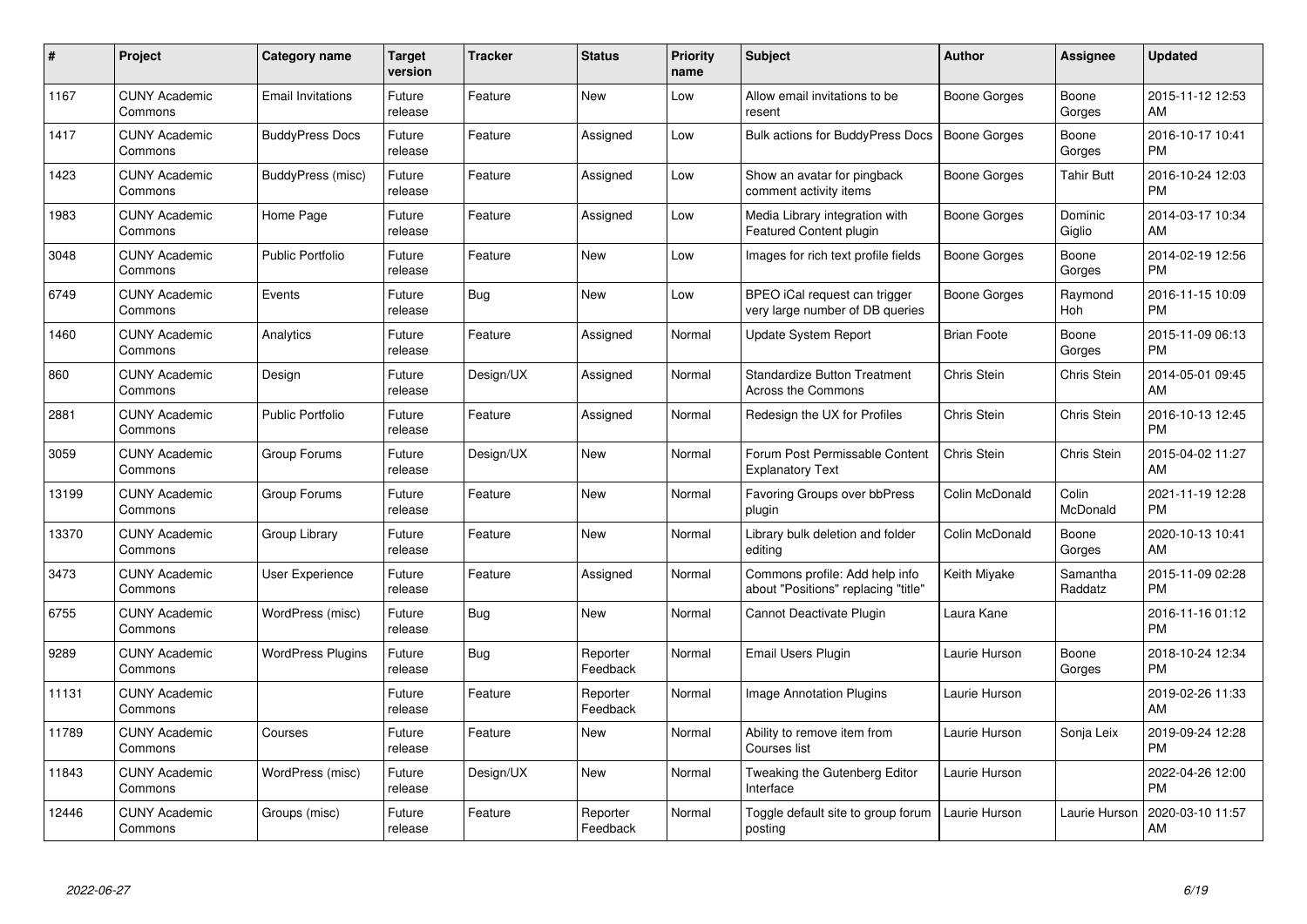| #     | Project                         | Category name             | <b>Target</b><br>version | <b>Tracker</b> | <b>Status</b>        | <b>Priority</b><br>name | <b>Subject</b>                                                                             | <b>Author</b>   | <b>Assignee</b>     | <b>Updated</b>                |
|-------|---------------------------------|---------------------------|--------------------------|----------------|----------------------|-------------------------|--------------------------------------------------------------------------------------------|-----------------|---------------------|-------------------------------|
| 13650 | <b>CUNY Academic</b><br>Commons | Group Library             | Future<br>release        | Feature        | <b>New</b>           | Normal                  | Forum Attachments in Group<br>Library                                                      | Laurie Hurson   |                     | 2021-11-19 12:30<br><b>PM</b> |
| 14787 | <b>CUNY Academic</b><br>Commons | <b>Plugin Packages</b>    | Future<br>release        | Feature        | <b>New</b>           | Normal                  | Creating a "Design" plugin<br>package                                                      | Laurie Hurson   | scott voth          | 2022-04-27 04:56<br><b>PM</b> |
| 2325  | <b>CUNY Academic</b><br>Commons | BuddyPress (misc)         | Future<br>release        | Feature        | Assigned             | Low                     | Profile should have separate<br>fields for first/last names                                | local admin     | Boone<br>Gorges     | 2015-11-09 06:09<br><b>PM</b> |
| 2610  | <b>CUNY Academic</b><br>Commons | Group Invitations         | Future<br>release        | Feature        | Assigned             | Low                     | Request: Custom invitation<br>message to group invites                                     | local admin     | Boone<br>Gorges     | 2015-11-09 06:13<br><b>PM</b> |
| 5225  | <b>CUNY Academic</b><br>Commons | Registration              | Future<br>release        | Feature        | Assigned             | Normal                  | On-boarding Issues                                                                         | Luke Waltzer    | Samantha<br>Raddatz | 2016-02-12 02:58<br><b>PM</b> |
| 5268  | <b>CUNY Academic</b><br>Commons | Group Forums              | Future<br>release        | Bug            | Assigned             | Normal                  | Long-time to post to multiple<br>groups                                                    | Luke Waltzer    | Daniel Jones        | 2016-09-07 06:31<br><b>PM</b> |
| 6078  | <b>CUNY Academic</b><br>Commons | Blogs (BuddyPress)        | Future<br>release        | Feature        | <b>New</b>           | Normal                  | <b>Explore Adding Network Blog</b><br>Metadata Plugin                                      | Luke Waltzer    | Luke Waltzer        | 2016-10-11 10:29<br><b>PM</b> |
| 7624  | <b>CUNY Academic</b><br>Commons | BuddyPress (misc)         | Future<br>release        | Design/UX      | <b>New</b>           | Normal                  | <b>BP Notifications</b>                                                                    | Luke Waltzer    | Paige Dupont        | 2017-02-08 10:43<br><b>PM</b> |
| 7981  | <b>CUNY Academic</b><br>Commons | Social Paper              | Future<br>release        | <b>Bug</b>     | <b>New</b>           | Normal                  | Social Paper comments should<br>not go to spam                                             | Luke Waltzer    | Boone<br>Gorges     | 2018-04-16 03:52<br><b>PM</b> |
| 8835  | <b>CUNY Academic</b><br>Commons | <b>Blogs (BuddyPress)</b> | Future<br>release        | Feature        | <b>New</b>           | Normal                  | Extend cuny is shortlinks to sites                                                         | Luke Waltzer    | Boone<br>Gorges     | 2022-04-26 11:59<br>AM        |
| 9211  | <b>CUNY Academic</b><br>Commons | <b>WordPress Plugins</b>  | Future<br>release        | Support        | Reporter<br>Feedback | Normal                  | Auto-Role Setting in Forum Plugin<br>Causing Some Confusion                                | Luke Waltzer    | Boone<br>Gorges     | 2018-03-13 11:44<br>AM        |
| 9895  | <b>CUNY Academic</b><br>Commons | Onboarding                | Future<br>release        | Feature        | Assigned             | Normal                  | Add "Accept Invitation"<br>link/button/function to Group<br>and/or Site invitation emails? | Luke Waltzer    | Boone<br>Gorges     | 2018-06-07 12:42<br><b>PM</b> |
| 6356  | <b>CUNY Academic</b><br>Commons | <b>WordPress Plugins</b>  | Future<br>release        | <b>Bug</b>     | Reporter<br>Feedback | Low                     | Should Subscribe2 be<br>deprecated?                                                        | Luke Waltzer    |                     | 2017-03-20 12:20<br><b>PM</b> |
| 6389  | <b>CUNY Academic</b><br>Commons | <b>BuddyPress Docs</b>    | Future<br>release        | Feature        | <b>New</b>           | Low                     | Make Discussion Area Visible<br>When Editing a Doc                                         | Luke Waltzer    | Boone<br>Gorges     | 2016-10-21 04:16<br><b>PM</b> |
| 6392  | <b>CUNY Academic</b><br>Commons | Group Forums              | Future<br>release        | Design/UX      | Assigned             | Low                     | Composition/Preview Panes in<br>Forum Posts                                                | Luke Waltzer    | Paige Dupont        | 2016-10-21 04:26<br><b>PM</b> |
| 8078  | <b>CUNY Academic</b><br>Commons | <b>WordPress Plugins</b>  | Future<br>release        | System Upgrade | Assigned             | Normal                  | <b>CommentPress Updates</b>                                                                | Margaret Galvan | Christian<br>Wach   | 2017-05-08 03:49<br><b>PM</b> |
| 8211  | <b>CUNY Academic</b><br>Commons | <b>WordPress Themes</b>   | Future<br>release        | Feature        | <b>New</b>           | Normal                  | Theme Suggestions: Material<br>Design-Inspired Themes                                      | Margaret Galvan | Margaret<br>Galvan  | 2017-08-07 02:48<br><b>PM</b> |
| 5199  | <b>CUNY Academic</b><br>Commons | Social Paper              | Future<br>release        | Feature        | <b>New</b>           | Normal                  | add tables to the SP editor                                                                | Marilyn Weber   |                     | 2016-10-24 11:27<br>AM        |
| 5205  | <b>CUNY Academic</b><br>Commons | Social Paper              | Future<br>release        | Feature        | <b>New</b>           | Normal                  | Social Paper folders                                                                       | Marilyn Weber   |                     | 2016-02-11 10:24<br><b>PM</b> |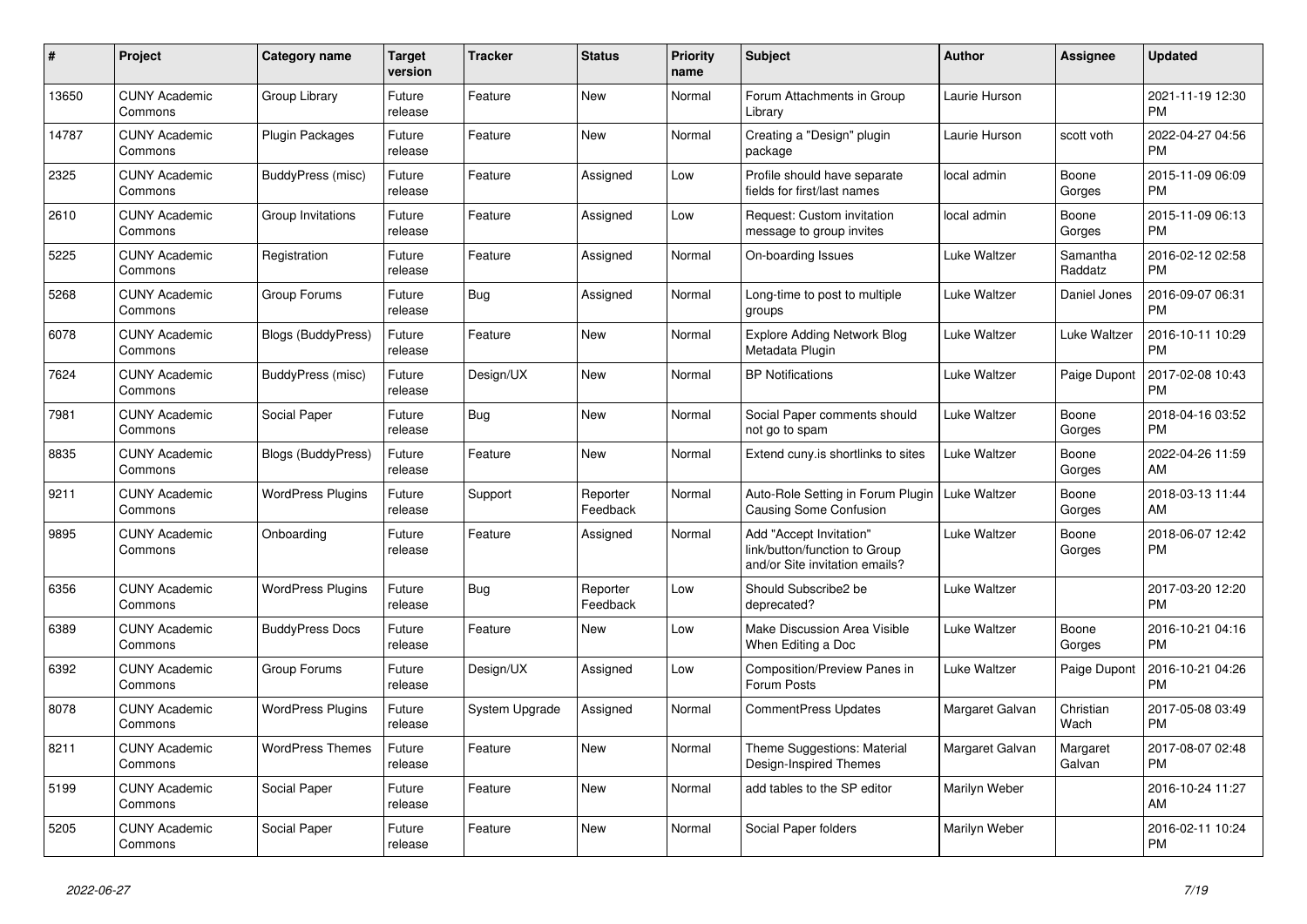| #     | Project                         | <b>Category name</b>       | <b>Target</b><br>version | <b>Tracker</b> | <b>Status</b>        | <b>Priority</b><br>name | <b>Subject</b>                                                                                                                                        | Author               | <b>Assignee</b>     | <b>Updated</b>                |
|-------|---------------------------------|----------------------------|--------------------------|----------------|----------------------|-------------------------|-------------------------------------------------------------------------------------------------------------------------------------------------------|----------------------|---------------------|-------------------------------|
| 5282  | <b>CUNY Academic</b><br>Commons | Social Paper               | Future<br>release        | Bug            | <b>New</b>           | Normal                  | Replying via email directs to<br>paper but not individual comment.                                                                                    | Marilyn Weber        | Raymond<br>Hoh      | 2016-03-02 01:48<br><b>PM</b> |
| 5397  | <b>CUNY Academic</b><br>Commons | Social Paper               | Future<br>release        | Feature        | New                  | Normal                  | frustrating to have to<br>enable/disable in SP                                                                                                        | Marilyn Weber        | Samantha<br>Raddatz | 2016-04-20 03:39<br><b>PM</b> |
| 5992  | <b>CUNY Academic</b><br>Commons | <b>Email Notifications</b> | Future<br>release        | Feature        | <b>New</b>           | Normal                  | Changing the From line of<br>autogenerated blog emails                                                                                                | Marilyn Weber        |                     | 2018-09-27 05:19<br><b>PM</b> |
| 9207  | <b>CUNY Academic</b><br>Commons |                            | Future<br>release        | Support        | Reporter<br>Feedback | Normal                  | display dashboards made in<br>Tableau?                                                                                                                | Marilyn Weber        | Boone<br>Gorges     | 2018-04-10 10:42<br>AM        |
| 9835  | <b>CUNY Academic</b><br>Commons | Group Forums               | Future<br>release        | Bug            | Assigned             | Normal                  | add a "like" function?                                                                                                                                | Marilyn Weber        | <b>Erik Trainer</b> | 2018-06-05 01:49<br>PM        |
| 5050  | <b>CUNY Academic</b><br>Commons | Social Paper               | Future<br>release        | Feature        | <b>New</b>           | Low                     | Making comments visible in SP<br>editing mode (SP suggestion #1)                                                                                      | Marilyn Weber        | Samantha<br>Raddatz | 2019-09-17 11:10<br><b>PM</b> |
| 5052  | <b>CUNY Academic</b><br>Commons | Social Paper               | Future<br>release        | Feature        | New                  | Low                     | Sentence by sentence or line by<br>line comments (SP suggestion #3)                                                                                   | Marilyn Weber        | Boone<br>Gorges     | 2016-02-11 10:24<br><b>PM</b> |
| 5053  | <b>CUNY Academic</b><br>Commons | Social Paper               | Future<br>release        | Feature        | <b>New</b>           | Low                     | Scrollable menu to add readers<br>(SP suggestion #4)                                                                                                  | Marilyn Weber        | Samantha<br>Raddatz | 2016-04-21 05:21<br><b>PM</b> |
| 5058  | <b>CUNY Academic</b><br>Commons | Social Paper               | Future<br>release        | Feature        | <b>New</b>           | Low                     | Can there be a clearer signal that<br>even when comments have<br>already been made you add<br>comments by clicking on the side?<br>(SP suggestion #5) | Marilyn Weber        | Samantha<br>Raddatz | 2016-02-11 10:24<br><b>PM</b> |
| 11971 | <b>CUNY Academic</b><br>Commons | <b>Email Notifications</b> | Future<br>release        | Bug            | Reporter<br>Feedback | Low                     | Pictures obscured in emailed post<br>notifications                                                                                                    | <b>Marilyn Weber</b> | Raymond<br>Hoh      | 2019-11-21 01:14<br><b>PM</b> |
| 370   | <b>CUNY Academic</b><br>Commons | Registration               | Future<br>release        | Feature        | Assigned             | High                    | <b>Guest Accounts</b>                                                                                                                                 | <b>Matt Gold</b>     | Matt Gold           | 2015-04-09 09:33<br><b>PM</b> |
| 5691  | <b>CUNY Academic</b><br>Commons | Blogs (BuddyPress)         | Future<br>release        | Bug            | Assigned             | High                    | Differing numbers on Sites display                                                                                                                    | Matt Gold            | Raymond<br>Hoh      | 2016-06-13 01:37<br><b>PM</b> |
| 287   | <b>CUNY Academic</b><br>Commons | WordPress (misc)           | Future<br>release        | Feature        | Assigned             | Normal                  | Create troubleshooting tool for<br>account sign-up                                                                                                    | <b>Matt Gold</b>     | Boone<br>Gorges     | 2015-11-09 06:17<br><b>PM</b> |
| 364   | <b>CUNY Academic</b><br>Commons | <b>WordPress Plugins</b>   | Future<br>release        | Feature        | New                  | Normal                  | <b>Bulletin Board</b>                                                                                                                                 | Matt Gold            |                     | 2015-01-05 08:50<br><b>PM</b> |
| 365   | <b>CUNY Academic</b><br>Commons | WordPress (misc)           | Future<br>release        | Feature        | Assigned             | Normal                  | <b>Create Mouseover Tooltips</b><br>throughout Site                                                                                                   | Matt Gold            | Chris Stein         | 2015-11-09 06:18<br>PM        |
| 377   | <b>CUNY Academic</b><br>Commons | <b>BuddyPress</b> (misc)   | Future<br>release        | Feature        | Assigned             | Normal                  | Like buttons                                                                                                                                          | Matt Gold            | Boone<br>Gorges     | 2010-11-16 05:13<br><b>PM</b> |
| 412   | <b>CUNY Academic</b><br>Commons | <b>WordPress Themes</b>    | Future<br>release        | Feature        | Assigned             | Normal                  | <b>Featured Themes</b>                                                                                                                                | Matt Gold            | Dominic<br>Giglio   | 2015-01-05 08:44<br>PM        |
| 435   | <b>CUNY Academic</b><br>Commons | BuddyPress (misc)          | Future<br>release        | Feature        | Assigned             | Normal                  | Include Avatar Images in Forum<br><b>Post Notification Emails</b>                                                                                     | Matt Gold            | Boone<br>Gorges     | 2010-12-08 12:40<br>PM        |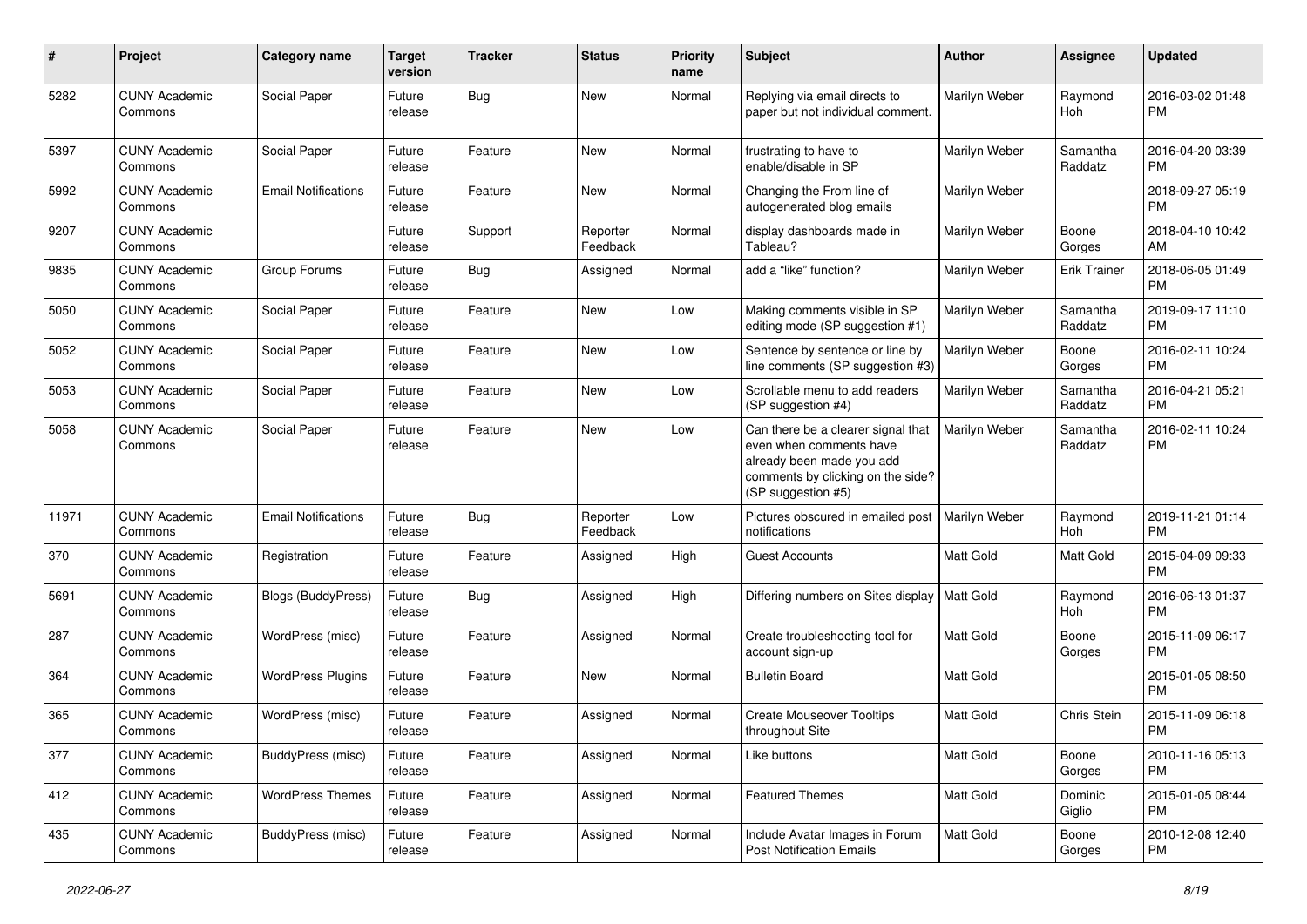| #    | Project                         | <b>Category name</b>     | <b>Target</b><br>version | <b>Tracker</b> | <b>Status</b>        | <b>Priority</b><br>name | Subject                                                               | Author           | <b>Assignee</b>     | <b>Updated</b>                |
|------|---------------------------------|--------------------------|--------------------------|----------------|----------------------|-------------------------|-----------------------------------------------------------------------|------------------|---------------------|-------------------------------|
| 497  | <b>CUNY Academic</b><br>Commons | <b>WordPress Plugins</b> | Future<br>release        | Feature        | Assigned             | Normal                  | Drag and Drop Ordering on<br>Gallery Post Plugin                      | <b>Matt Gold</b> | Ron Rennick         | 2015-11-09 06:18<br><b>PM</b> |
| 500  | <b>CUNY Academic</b><br>Commons | BuddyPress (misc)        | Future<br>release        | Feature        | Assigned             | Normal                  | <b>Export Group Data</b>                                              | Matt Gold        | Boone<br>Gorges     | 2010-12-19 12:09<br>PM        |
| 554  | <b>CUNY Academic</b><br>Commons | BuddyPress (misc)        | Future<br>release        | Feature        | Assigned             | Normal                  | Add Trackback notifications to<br>site-wide activity feed             | Matt Gold        | Boone<br>Gorges     | 2015-11-09 06:19<br><b>PM</b> |
| 599  | <b>CUNY Academic</b><br>Commons | BuddyPress (misc)        | Future<br>release        | Feature        | Assigned             | Normal                  | Consider adding rating plugins for<br><b>BuddyPress/BBPress</b>       | <b>Matt Gold</b> | Boone<br>Gorges     | 2011-08-22 06:50<br>PM        |
| 635  | <b>CUNY Academic</b><br>Commons | BuddyPress (misc)        | Future<br>release        | Feature        | Assigned             | Normal                  | Big Blue Button -<br>Videoconferencing in Groups and<br><b>Blogs</b>  | Matt Gold        | Boone<br>Gorges     | 2011-03-14 03:24<br>PM        |
| 653  | <b>CUNY Academic</b><br>Commons | Group Blogs              | Future<br>release        | Feature        | Assigned             | Normal                  | Redesign Integration of Groups<br>and Blogs                           | <b>Matt Gold</b> | Samantha<br>Raddatz | 2015-11-09 05:40<br><b>PM</b> |
| 658  | <b>CUNY Academic</b><br>Commons | <b>WordPress Plugins</b> | Future<br>release        | Feature        | Assigned             | Normal                  | Rebulid Sitewide Tag Suggestion                                       | <b>Matt Gold</b> | Boone<br>Gorges     | 2015-01-05 08:47<br>PM        |
| 1105 | <b>CUNY Academic</b><br>Commons | WordPress (misc)         | Future<br>release        | Feature        | Assigned             | Normal                  | Rephrase Blog Privacy Options                                         | Matt Gold        | Samantha<br>Raddatz | 2015-11-09 06:19<br>PM        |
| 1544 | <b>CUNY Academic</b><br>Commons | Groups (misc)            | Future<br>release        | Feature        | Reporter<br>Feedback | Normal                  | Group Filtering and Sorting                                           | <b>Matt Gold</b> | Chris Stein         | 2019-03-01 02:25<br><b>PM</b> |
| 2523 | <b>CUNY Academic</b><br>Commons | <b>BuddyPress Docs</b>   | Future<br>release        | Feature        | Assigned             | Normal                  | Allow Users to Upload Images to<br><b>BP</b> Docs                     | Matt Gold        | Boone<br>Gorges     | 2015-11-09 06:14<br><b>PM</b> |
| 3042 | <b>CUNY Academic</b><br>Commons | <b>Public Portfolio</b>  | Future<br>release        | Feature        | Assigned             | Normal                  | Browsing member interests                                             | Matt Gold        | Boone<br>Gorges     | 2015-03-21 09:04<br><b>PM</b> |
| 3090 | <b>CUNY Academic</b><br>Commons | Twitter page             | Future<br>release        | Feature        | Assigned             | Normal                  | Prevent Retweets from showing<br>up on Commons twitter page           | <b>Matt Gold</b> | <b>Tahir Butt</b>   | 2016-10-24 11:31<br>AM        |
| 3220 | <b>CUNY Academic</b><br>Commons | <b>Public Portfolio</b>  | Future<br>release        | Feature        | Assigned             | Normal                  | Add indent/outdent option to<br>Formatting Buttons on Profile<br>Page | <b>Matt Gold</b> | Boone<br>Gorges     | 2014-05-21 10:39<br><b>PM</b> |
| 3308 | <b>CUNY Academic</b><br>Commons | Group Invitations        | Future<br>release        | Feature        | Assigned             | Normal                  | Allow members to rescind group<br>invitations                         | <b>Matt Gold</b> | Boone<br>Gorges     | 2015-04-01 08:53<br><b>PM</b> |
| 3517 | <b>CUNY Academic</b><br>Commons | My Commons               | Future<br>release        | Feature        | Assigned             | Normal                  | Mute/Unmute My Commons<br>updates                                     | Matt Gold        | Raymond<br>Hoh      | 2015-11-09 01:19<br><b>PM</b> |
| 3536 | <b>CUNY Academic</b><br>Commons | My Commons               | Future<br>release        | Feature        | Assigned             | Normal                  | Infinite Scroll on My Commons<br>page                                 | Matt Gold        | Raymond<br>Hoh      | 2015-04-13 04:42<br>PM        |
| 3577 | <b>CUNY Academic</b><br>Commons | My Commons               | Future<br>release        | Design/UX      | Assigned             | Normal                  | Replies to items in My Commons                                        | <b>Matt Gold</b> | Raymond<br>Hoh      | 2015-04-09 05:19<br>PM        |
| 3662 | <b>CUNY Academic</b><br>Commons | SEO                      | Future<br>release        | Feature        | Assigned             | Normal                  | Duplicate Content/SEO/Google<br>issues                                | Matt Gold        | Raymond<br>Hoh      | 2015-04-13 04:37<br>PM        |
| 3759 | <b>CUNY Academic</b><br>Commons | WordPress (misc)         | Future<br>release        | Feature        | Assigned             | Normal                  | Review Interface for Adding Users   Matt Gold<br>to Blogs             |                  | Boone<br>Gorges     | 2015-03-24 05:52<br>PM        |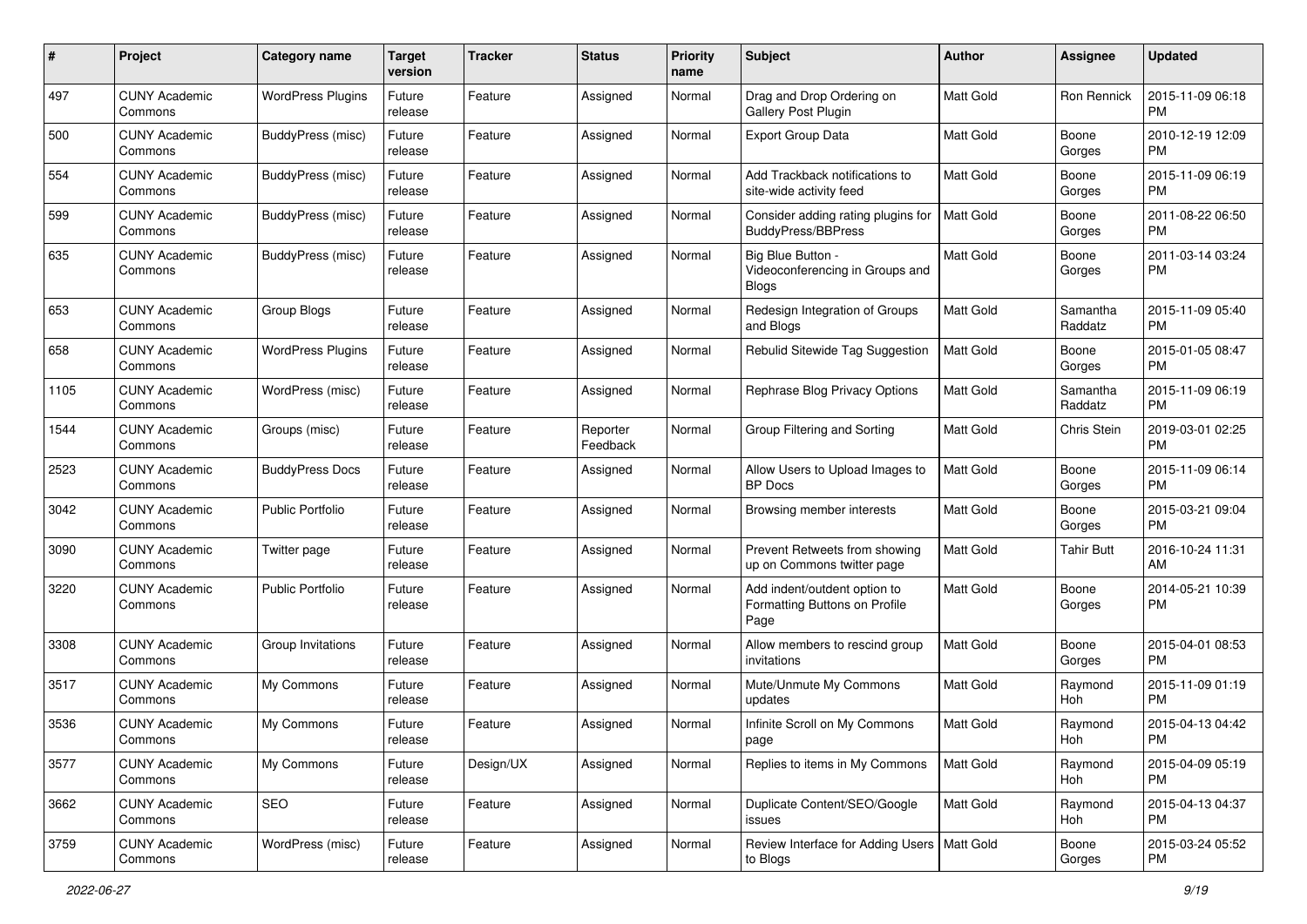| #    | Project                         | <b>Category name</b>      | <b>Target</b><br>version | <b>Tracker</b> | <b>Status</b>        | <b>Priority</b><br>name | <b>Subject</b>                                                         | <b>Author</b>    | Assignee            | <b>Updated</b>                |
|------|---------------------------------|---------------------------|--------------------------|----------------|----------------------|-------------------------|------------------------------------------------------------------------|------------------|---------------------|-------------------------------|
| 3768 | <b>CUNY Academic</b><br>Commons | <b>Public Portfolio</b>   | Future<br>release        | Feature        | Assigned             | Normal                  | Institutions/Past positions on<br>public portfolios                    | <b>Matt Gold</b> | Boone<br>Gorges     | 2018-04-23 10:44<br>AM        |
| 3770 | <b>CUNY Academic</b><br>Commons | <b>Public Portfolio</b>   | Future<br>release        | Feature        | Assigned             | Normal                  | Improve Layout/Formatting of<br>Positions Area on Public<br>Portfolios | Matt Gold        | Chris Stein         | 2015-04-01 09:17<br><b>PM</b> |
| 4053 | <b>CUNY Academic</b><br>Commons | Events                    | Future<br>release        | Feature        | Assigned             | Normal                  | Create new tab for past events                                         | Matt Gold        | Boone<br>Gorges     | 2015-05-12 02:10<br><b>PM</b> |
| 4238 | <b>CUNY Academic</b><br>Commons | Events                    | Future<br>release        | Feature        | Assigned             | Normal                  | Copy Events to Other Groups?                                           | Matt Gold        | Boone<br>Gorges     | 2015-07-02 10:08<br>AM        |
| 4404 | <b>CUNY Academic</b><br>Commons | <b>Public Portfolio</b>   | Future<br>release        | Design/UX      | Assigned             | Normal                  | Change color of permissions info<br>on portfolio editing interface     | <b>Matt Gold</b> | Samantha<br>Raddatz | 2015-08-11 05:28<br><b>PM</b> |
| 4661 | <b>CUNY Academic</b><br>Commons | User Experience           | Future<br>release        | <b>Bug</b>     | Assigned             | Normal                  | Simplify Events text                                                   | <b>Matt Gold</b> | Samantha<br>Raddatz | 2015-10-02 09:06<br><b>PM</b> |
| 4903 | <b>CUNY Academic</b><br>Commons | Events                    | Future<br>release        | Design/UX      | Assigned             | Normal                  | Improving visual appearance of<br>event calendars                      | Matt Gold        | Boone<br>Gorges     | 2016-10-13 11:51<br>AM        |
| 4980 | <b>CUNY Academic</b><br>Commons | Home Page                 | Future<br>release        | Feature        | Assigned             | Normal                  | CAC Featured Content -- Adding<br>Randomization                        | <b>Matt Gold</b> | Boone<br>Gorges     | 2016-12-12 03:01<br><b>PM</b> |
| 5316 | <b>CUNY Academic</b><br>Commons | User Experience           | Future<br>release        | Feature        | Assigned             | Normal                  | Prompt user email address<br>updates                                   | Matt Gold        | Stephen Real        | 2016-12-21 03:30<br>PM        |
| 5581 | <b>CUNY Academic</b><br>Commons | Analytics                 | Future<br>release        | Feature        | Assigned             | Normal                  | <b>Explore alternatives to Google</b><br>Analytics                     | Matt Gold        | Valerie<br>Townsend | 2020-04-17 03:12<br><b>PM</b> |
| 5696 | <b>CUNY Academic</b><br>Commons | Events                    | Future<br>release        | Feature        | Assigned             | Normal                  | Events Calendar - display options<br>calendar aggregation              | <b>Matt Gold</b> | Boone<br>Gorges     | 2016-10-13 11:44<br>AM        |
| 5955 | <b>CUNY Academic</b><br>Commons | Outreach                  | Future<br>release        | Feature        | Assigned             | Normal                  | Create auto-newsletter for<br>commons members                          | Matt Gold        | Luke Waltzer        | 2016-08-30 10:34<br>AM        |
| 6014 | <b>CUNY Academic</b><br>Commons | Publicity                 | Future<br>release        | Publicity      | Reporter<br>Feedback | Normal                  | Google search listing                                                  | Matt Gold        | Boone<br>Gorges     | 2016-09-21 03:48<br><b>PM</b> |
| 6426 | <b>CUNY Academic</b><br>Commons | Spam/Spam<br>Prevention   | Future<br>release        | Feature        | Assigned             | Normal                  | Force captcha on all comments?                                         | Matt Gold        | <b>Tahir Butt</b>   | 2016-10-24 02:06<br><b>PM</b> |
| 7115 | <b>CUNY Academic</b><br>Commons | Groups (misc)             | Future<br>release        | Feature        | Reporter<br>Feedback | Normal                  | make licensing info clear during<br>group creation                     | Matt Gold        | Raymond<br>Hoh      | 2020-12-08 11:32<br>AM        |
| 8756 | <b>CUNY Academic</b><br>Commons | Group Blogs               | Future<br>release        | Feature        | Hold                 | Normal                  | Connect multiple blogs to one<br>group?                                | Matt Gold        | Boone<br>Gorges     | 2017-09-30 10:42<br>AM        |
| 8836 | <b>CUNY Academic</b><br>Commons | <b>Blogs (BuddyPress)</b> | Future<br>release        | Feature        | Assigned             | Normal                  | Redesign site launch process                                           | Matt Gold        | Boone<br>Gorges     | 2019-10-03 02:49<br><b>PM</b> |
| 8900 | <b>CUNY Academic</b><br>Commons | Accessibility             | Future<br>release        | Feature        | Assigned             | Normal                  | Look into tools to enforce<br>accessibility in WP environment          | Matt Gold        | Boone<br>Gorges     | 2022-04-26 11:59<br>AM        |
| 8901 | <b>CUNY Academic</b><br>Commons | Accessibility             | Future<br>release        | Feature        | Assigned             | Normal                  | Theme analysis for accessibility                                       | <b>Matt Gold</b> | Boone<br>Gorges     | 2022-04-26 11:59<br>AM        |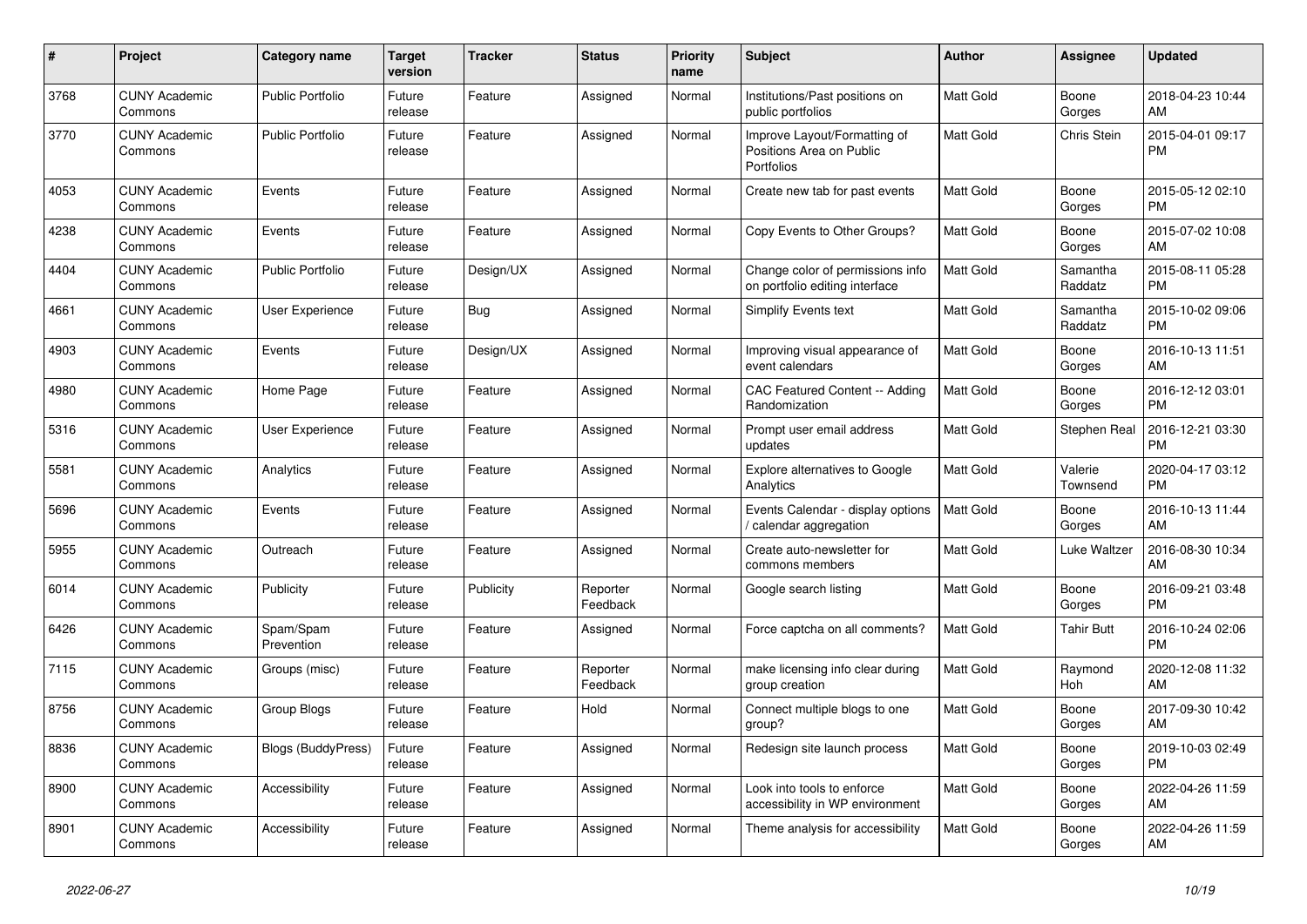| #     | Project                         | <b>Category name</b>       | Target<br>version | <b>Tracker</b> | <b>Status</b>        | <b>Priority</b><br>name | <b>Subject</b>                                                                       | <b>Author</b>        | <b>Assignee</b>     | <b>Updated</b>                |
|-------|---------------------------------|----------------------------|-------------------|----------------|----------------------|-------------------------|--------------------------------------------------------------------------------------|----------------------|---------------------|-------------------------------|
| 9028  | <b>CUNY Academic</b><br>Commons | Onboarding                 | Future<br>release | Feature        | Assigned             | Normal                  | suggest groups to new members<br>during the registration process                     | <b>Matt Gold</b>     | Chris Stein         | 2018-10-24 12:34<br><b>PM</b> |
| 9947  | <b>CUNY Academic</b><br>Commons | <b>WordPress Plugins</b>   | Future<br>release | Feature        | Reporter<br>Feedback | Normal                  | Install H5P quiz plugin                                                              | Matt Gold            | Boone<br>Gorges     | 2018-09-11 11:01<br>AM        |
| 10659 | <b>CUNY Academic</b><br>Commons | Group Forums               | Future<br>release | Feature        | Assigned             | Normal                  | Post to multiple groups via email                                                    | <b>Matt Gold</b>     | Raymond<br>Hoh      | 2018-11-15 12:54<br>AM        |
| 15604 | <b>CUNY Academic</b><br>Commons | <b>Email Notifications</b> | Future<br>release | Feature        | Assigned             | Normal                  | Restructure Commons Group<br><b>Digest Email Messages</b>                            | Matt Gold            | Boone<br>Gorges     | 2022-05-26 10:45<br>AM        |
| 310   | <b>CUNY Academic</b><br>Commons | BuddyPress (misc)          | Future<br>release | Feature        | Assigned             | Low                     | <b>Friend Request Email</b>                                                          | <b>Matt Gold</b>     | Samantha<br>Raddatz | 2015-11-09 05:08<br><b>PM</b> |
| 333   | <b>CUNY Academic</b><br>Commons | <b>Email Notifications</b> | Future<br>release | Feature        | Assigned             | Low                     | <b>Delay Forum Notification Email</b><br>Delivery Until After Editing Period<br>Ends | <b>Matt Gold</b>     | Raymond<br>Hoh      | 2015-11-09 06:01<br><b>PM</b> |
| 940   | <b>CUNY Academic</b><br>Commons | Redmine                    | Future<br>release | Feature        | Assigned             | Low                     | Communication with users after<br>releases                                           | <b>Matt Gold</b>     | Dominic<br>Giglio   | 2012-09-09 04:36<br><b>PM</b> |
| 1192  | <b>CUNY Academic</b><br>Commons | Group Files                | Future<br>release | Feature        | Assigned             | Low                     | When posting group files, allow<br>users to add a category without<br>saving         | <b>Matt Gold</b>     | Raymond<br>Hoh      | 2015-11-09 05:53<br><b>PM</b> |
| 1456  | <b>CUNY Academic</b><br>Commons | Group Invitations          | Future<br>release | Feature        | Reporter<br>Feedback | Low                     | Invite to Group Button from Profile<br>Field                                         | <b>Matt Gold</b>     | Samantha<br>Raddatz | 2015-11-09 05:59<br><b>PM</b> |
| 1562  | <b>CUNY Academic</b><br>Commons | <b>WordPress Plugins</b>   | Future<br>release | Feature        | Assigned             | Low                     | Play with NYT Collaborative<br><b>Authoring Tool</b>                                 | <b>Matt Gold</b>     | Boone<br>Gorges     | 2015-01-05 08:47<br><b>PM</b> |
| 2013  | <b>CUNY Academic</b><br>Commons | <b>Public Portfolio</b>    | Future<br>release | Feature        | Assigned             | Low                     | <b>Have Profile Privacy Options</b><br>show up only for filled-in fields             | <b>Matt Gold</b>     | Boone<br>Gorges     | 2015-11-09 06:09<br><b>PM</b> |
| 2223  | <b>CUNY Academic</b><br>Commons | <b>WordPress Plugins</b>   | Future<br>release | Feature        | Assigned             | Low                     | Add Participad to the CUNY<br><b>Academic Commons</b>                                | <b>Matt Gold</b>     | Boone<br>Gorges     | 2014-09-17 10:03<br><b>PM</b> |
| 3080  | <b>CUNY Academic</b><br>Commons | <b>Group Files</b>         | Future<br>release | Feature        | Assigned             | Low                     | Create a system to keep track of<br>file changes                                     | Matt Gold            | Boone<br>Gorges     | 2014-02-26 10:04<br><b>PM</b> |
| 3354  | <b>CUNY Academic</b><br>Commons | <b>Group Files</b>         | Future<br>release | Feature        | Assigned             | Low                     | Allow Group Download of Multiple<br><b>Selected Files</b>                            | <b>Matt Gold</b>     | Chris Stein         | 2014-08-01 08:50<br>AM        |
| 5016  | <b>CUNY Academic</b><br>Commons | Events                     | Future<br>release | Feature        | Assigned             | Low                     | Allow comments to be posted on<br>events                                             | Matt Gold            | Raymond<br>Hoh      | 2019-03-01 02:23<br><b>PM</b> |
| 481   | <b>CUNY Academic</b><br>Commons | Groups (misc)              | Future<br>release | Feature        | Assigned             | Normal                  | ability to archive inactive groups<br>and blogs                                      | Michael Mandiberg    | Samantha<br>Raddatz | 2015-11-09 05:56<br><b>PM</b> |
| 2167  | <b>CUNY Academic</b><br>Commons | WordPress (misc)           | Future<br>release | <b>Bug</b>     | Assigned             | Normal                  | CAC-Livestream Plugin Issues                                                         | Michael Smith        | Dominic<br>Giglio   | 2015-01-02 03:06<br><b>PM</b> |
| 3458  | <b>CUNY Academic</b><br>Commons | Groups (misc)              | Future<br>release | Feature        | Assigned             | Normal                  | Filter Members of Group by<br>Campus                                                 | <b>Michael Smith</b> | Samantha<br>Raddatz | 2014-09-26 08:32<br><b>PM</b> |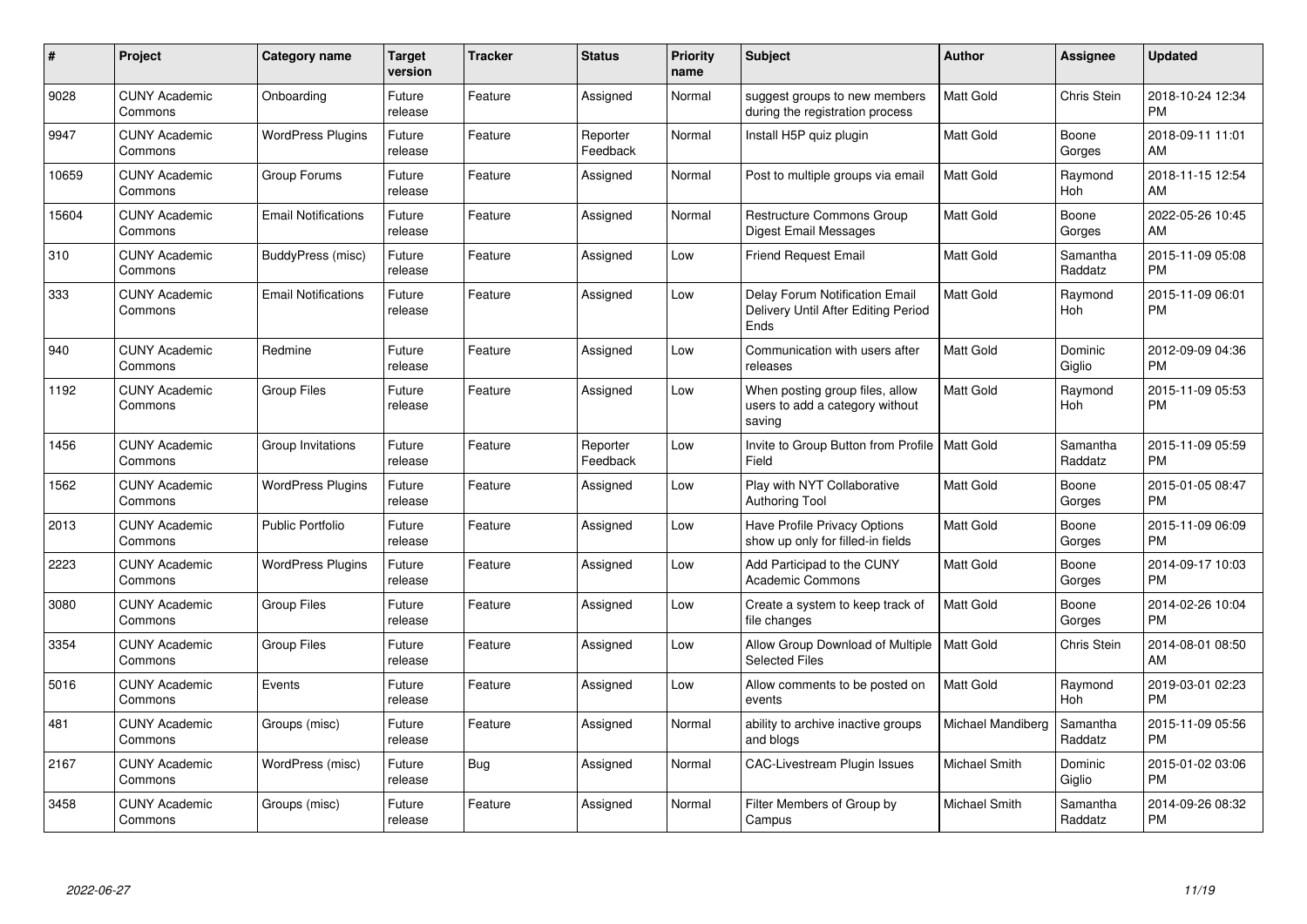| #     | Project                         | <b>Category name</b>     | Target<br>version | <b>Tracker</b> | <b>Status</b>        | <b>Priority</b><br>name | <b>Subject</b>                                                                                  | <b>Author</b>           | <b>Assignee</b>       | <b>Updated</b>                |
|-------|---------------------------------|--------------------------|-------------------|----------------|----------------------|-------------------------|-------------------------------------------------------------------------------------------------|-------------------------|-----------------------|-------------------------------|
| 2753  | <b>CUNY Academic</b><br>Commons | <b>Public Portfolio</b>  | Future<br>release | Feature        | <b>New</b>           | Normal                  | Create actual actual tagification in<br>academic interests and other<br>fields                  | Micki Kaufman           | Boone<br>Gorges       | 2015-01-05 08:52<br><b>PM</b> |
| 2754  | <b>CUNY Academic</b><br>Commons | Design                   | Future<br>release | Feature        | Assigned             | Normal                  | Determine strategy for CAC logo<br>handling in top header                                       | Micki Kaufman           | Chris Stein           | 2015-01-05 08:53<br><b>PM</b> |
| 3475  | <b>CUNY Academic</b><br>Commons | Events                   | Future<br>release | Feature        | Assigned             | Normal                  | Request to add plugin to<br>streamline room<br>booking/appointment booking                      | Naomi Barrettara        | Boone<br>Gorges       | 2014-12-01 05:14<br><b>PM</b> |
| 8675  | <b>CUNY Academic</b><br>Commons | <b>User Onboarding</b>   | Future<br>release | Bug            | Reporter<br>Feedback | Low                     | Add new User search screen calls<br>for the input of email address but<br>doesn't work with one | Paul Hebert             | Boone<br>Gorges       | 2017-10-11 11:17<br>AM        |
| 5182  | <b>CUNY Academic</b><br>Commons | Social Paper             | Future<br>release | Design/UX      | New                  | Normal                  | "Publishing" a private paper on<br>social paper?                                                | Raffi<br>Khatchadourian | Boone<br>Gorges       | 2016-10-13 04:12<br><b>PM</b> |
| 5183  | <b>CUNY Academic</b><br>Commons | Social Paper             | Future<br>release | Design/UX      | New                  | Normal                  | Creating a new paper when<br>viewing an existing paper                                          | Raffi<br>Khatchadourian | Samantha<br>Raddatz   | 2016-02-02 12:09<br><b>PM</b> |
| 8498  | <b>CUNY Academic</b><br>Commons | <b>WordPress Plugins</b> | Future<br>release | Feature        | New                  | Low                     | <b>Gravity Forms Email Users</b>                                                                | Raffi<br>Khatchadourian | Matt Gold             | 2017-10-13 12:58<br><b>PM</b> |
| 3691  | <b>CUNY Academic</b><br>Commons | <b>WordPress Plugins</b> | Future<br>release | Bug            | <b>New</b>           | Normal                  | <b>WPMU Domain Mapping</b><br>Debugging on cdev                                                 | Raymond Hoh             | Matt Gold             | 2014-12-12 09:04<br>AM        |
| 3939  | <b>CUNY Academic</b><br>Commons | <b>WordPress Plugins</b> | Future<br>release | <b>Bug</b>     | Hold                 | Normal                  | Activity stream support for<br>Co-Authors Plus plugin                                           | Raymond Hoh             | Raymond<br><b>Hoh</b> | 2015-11-09 06:13<br><b>PM</b> |
| 11243 | <b>CUNY Academic</b><br>Commons | BuddyPress (misc)        | Future<br>release | Bug            | <b>New</b>           | Normal                  | Audit bp-custom.php                                                                             | Raymond Hoh             | Raymond<br><b>Hoh</b> | 2022-04-26 11:59<br>AM        |
| 14496 | <b>CUNY Academic</b><br>Commons | Domain Mapping           | Future<br>release | <b>Bug</b>     | <b>New</b>           | Normal                  | Mapped domain SSO uses<br>third-party cookies                                                   | Raymond Hoh             | Raymond<br>Hoh        | 2021-05-24 04:03<br><b>PM</b> |
| 58    | <b>CUNY Academic</b><br>Commons | BuddyPress (misc)        | Future<br>release | Feature        | Assigned             | Low                     | Make member search sortable by<br>last name                                                     | Roberta Brody           | Boone<br>Gorges       | 2010-08-26 02:38<br><b>PM</b> |
| 4221  | <b>CUNY Academic</b><br>Commons | Group Forums             | Future<br>release | Design/UX      | Assigned             | Normal                  | Add 'Number of Posts' display<br>option to Forum page                                           | Samantha Raddatz        | Samantha<br>Raddatz   | 2015-06-26 02:21<br><b>PM</b> |
| 4222  | <b>CUNY Academic</b><br>Commons | <b>User Experience</b>   | Future<br>release | Design/UX      | <b>New</b>           | Normal                  | Add information to 'Delete<br>Account' page                                                     | Samantha Raddatz        | scott voth            | 2015-06-26 11:35<br>AM        |
| 4225  | <b>CUNY Academic</b><br>Commons | DiRT Integration         | Future<br>release | Design/UX      | <b>New</b>           | Normal                  | Add information to DIRT page (in<br>Create a Group)                                             | Samantha Raddatz        | <b>Matt Gold</b>      | 2015-06-26 03:14<br><b>PM</b> |
| 4226  | <b>CUNY Academic</b><br>Commons | <b>BuddyPress Docs</b>   | Future<br>release | Design/UX      | <b>New</b>           | Normal                  | Add option to connect a Doc with<br>a Group                                                     | Samantha Raddatz        | Samantha<br>Raddatz   | 2015-09-09 04:08<br><b>PM</b> |
| 4253  | <b>CUNY Academic</b><br>Commons | Public Portfolio         | Future<br>release | Design/UX      | <b>New</b>           | Normal                  | Encourage users to add portfolio<br>content                                                     | Samantha Raddatz        | Samantha<br>Raddatz   | 2015-07-07 11:32<br>AM        |
| 4592  | <b>CUNY Academic</b><br>Commons | Events                   | Future<br>release | Design/UX      | <b>New</b>           | Normal                  | Event Creation - Venue Dropdown<br>Slow                                                         | Samantha Raddatz        | Boone<br>Gorges       | 2015-09-14 04:56<br><b>PM</b> |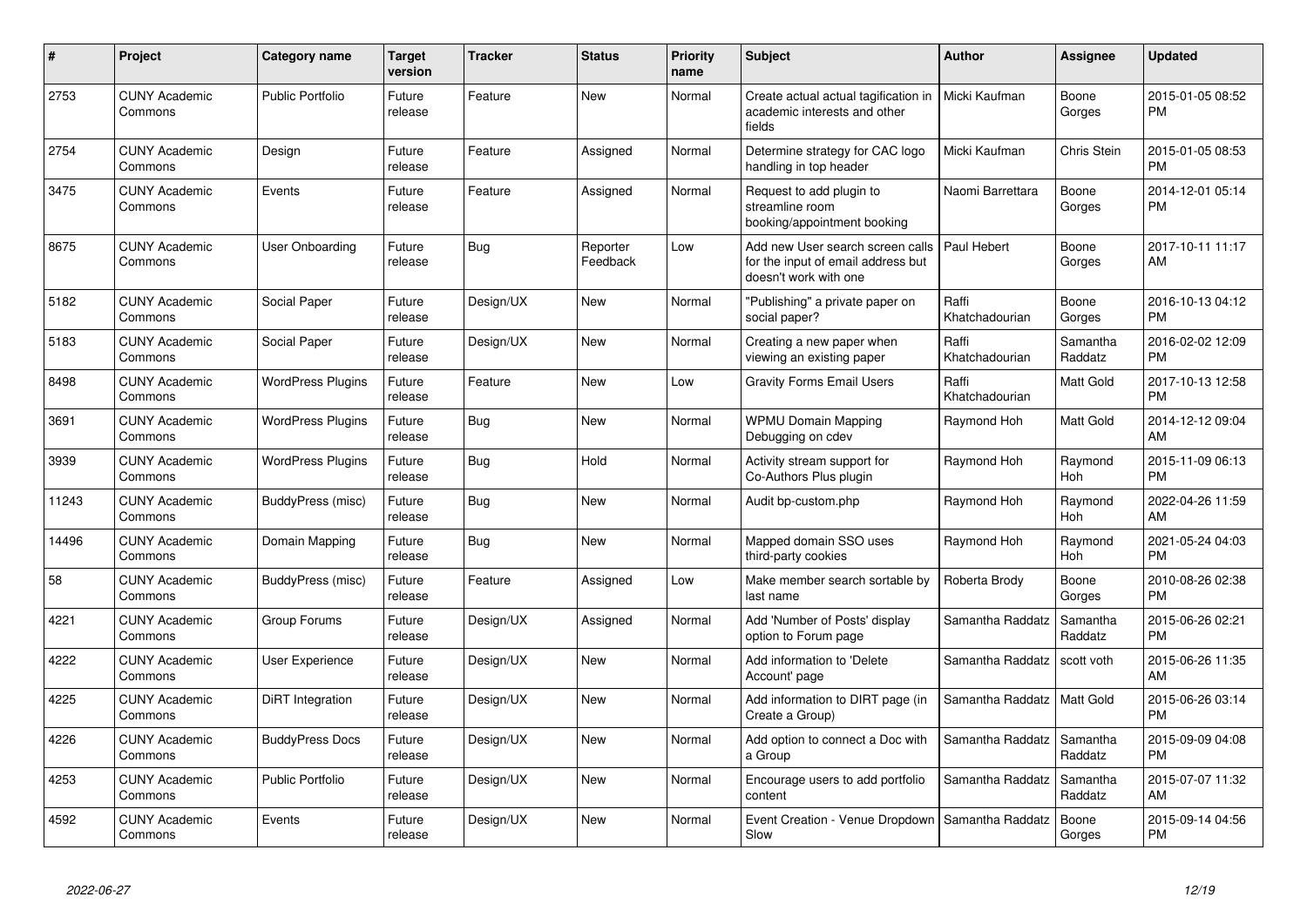| #     | Project                         | <b>Category name</b>           | <b>Target</b><br>version | <b>Tracker</b> | <b>Status</b>        | <b>Priority</b><br>name | Subject                                                                             | Author            | <b>Assignee</b>     | <b>Updated</b>                |
|-------|---------------------------------|--------------------------------|--------------------------|----------------|----------------------|-------------------------|-------------------------------------------------------------------------------------|-------------------|---------------------|-------------------------------|
| 4622  | <b>CUNY Academic</b><br>Commons | <b>Public Portfolio</b>        | Future<br>release        | Design/UX      | New                  | Normal                  | Profile Visibility Settings                                                         | Samantha Raddatz  | Samantha<br>Raddatz | 2015-09-21 12:18<br><b>PM</b> |
| 585   | <b>CUNY Academic</b><br>Commons | Group Forums                   | Future<br>release        | Feature        | Assigned             | Normal                  | Merge Forum Topics                                                                  | Sarah Morgano     | Boone<br>Gorges     | 2011-07-06 04:11<br><b>PM</b> |
| 1888  | <b>CUNY Academic</b><br>Commons | Home Page                      | Future<br>release        | Feature        | Assigned             | Normal                  | Refactor BP MPO Activity Filter to<br>support proper pagination                     | Sarah Morgano     | Boone<br>Gorges     | 2014-05-01 07:11<br><b>PM</b> |
| 5826  | <b>CUNY Academic</b><br>Commons | <b>WordPress Plugins</b>       | Future<br>release        | Support        | Reporter<br>Feedback | Normal                  | <b>Remove Subscription Options</b><br>plugin from directory                         | Sarah Morgano     | Sarah<br>Morgano    | 2016-10-21 04:14<br><b>PM</b> |
| 3492  | <b>CUNY Academic</b><br>Commons | <b>WordPress Themes</b>        | Future<br>release        | Support        | Assigned             | Normal                  | Add CBOX theme to the<br>Commons                                                    | scott voth        | Raymond<br>Hoh      | 2014-10-08 05:55<br><b>PM</b> |
| 4438  | <b>CUNY Academic</b><br>Commons | Events                         | Future<br>release        | <b>Bug</b>     | Assigned             | Normal                  | Events Calendar - Export<br><b>Recurring Events</b>                                 | scott voth        | Daniel Jones        | 2016-05-23 04:25<br><b>PM</b> |
| 5827  | <b>CUNY Academic</b><br>Commons | <b>Public Portfolio</b>        | Future<br>release        | <b>Bug</b>     | Assigned             | Normal                  | Academic Interests square<br>bracket links not working                              | scott voth        | Chris Stein         | 2016-08-11 11:59<br><b>PM</b> |
| 10226 | <b>CUNY Academic</b><br>Commons | Courses                        | Future<br>release        | Feature        | New                  | Normal                  | Add "My Courses" to drop down<br>list                                               | scott voth        | Boone<br>Gorges     | 2021-11-19 12:42<br>PM        |
| 10354 | <b>CUNY Academic</b><br>Commons | <b>Public Portfolio</b>        | Future<br>release        | Feature        | New                  | Normal                  | Opt out of Having a Profile Page                                                    | scott voth        | Chris Stein         | 2020-05-12 10:43<br>AM        |
| 11531 | <b>CUNY Academic</b><br>Commons | Events                         | Future<br>release        | Feature        | New                  | Normal                  | Main Events calendar should<br>include non-public events that<br>user has access to | scott voth        | Boone<br>Gorges     | 2019-06-11 10:00<br>AM        |
| 11788 | <b>CUNY Academic</b><br>Commons | <b>WordPress Plugins</b>       | Future<br>release        | Support        | Reporter<br>Feedback | Normal                  | Plugin Request - Browse Aloud                                                       | scott voth        |                     | 2019-09-24 08:42<br>AM        |
| 11860 | <b>CUNY Academic</b><br>Commons | Registration                   | Future<br>release        | Feature        | New                  | Normal                  | <b>Ensure Students Are Aware They</b><br>Can Use Aliases At Registration            | scott voth        |                     | 2019-09-24 08:46<br>AM        |
| 12573 | <b>CUNY Academic</b><br>Commons | <b>WordPress Plugins</b>       | Future<br>release        | Bug            | <b>New</b>           | Normal                  | <b>CommentPress Core Issues</b>                                                     | scott voth        |                     | 2020-03-24 04:32<br><b>PM</b> |
| 14113 | <b>CUNY Academic</b><br>Commons | WordPress (misc)               | Future<br>release        | Bug            | Hold                 | Normal                  | Block Editor Not Working on this<br>page - Json error                               | scott voth        | Boone<br>Gorges     | 2021-03-05 11:01<br>AM        |
| 519   | <b>CUNY Academic</b><br>Commons | <b>BuddyPress Docs</b>         | Future<br>release        | Feature        | Assigned             | Low                     | TOC for individual docs - for new<br>BP "wiki-like" plugin                          | scott voth        | Boone<br>Gorges     | 2015-11-09 05:54<br><b>PM</b> |
| 4535  | <b>CUNY Academic</b><br>Commons | My Commons                     | Future<br>release        | Bug            | New                  | Low                     | My Commons filter issue                                                             | scott voth        | Raymond<br>Hoh      | 2015-09-01 11:17<br>AM        |
| 10368 | <b>CUNY Academic</b><br>Commons |                                | Future<br>release        | Feature        | Assigned             | Normal                  | Use ORCID data to populate<br>academic profile page                                 | Stephen Francoeur | Boone<br>Gorges     | 2018-09-25 01:53<br><b>PM</b> |
| 11883 | <b>CUNY Academic</b><br>Commons | Help/Codex                     | Not tracked              | Support        | New                  | Normal                  | Need Embedding Help Page<br>Update (Tableau)                                        | Anthony Wheeler   | scott voth          | 2019-09-24 08:49<br>AM        |
| 3230  | <b>CUNY Academic</b><br>Commons | Internal Tools and<br>Workflow | Not tracked              | Feature        | Assigned             | High                    | Scripts for quicker<br>provisioning/updating of<br>development environments         | Boone Gorges      | Boone<br>Gorges     | 2016-01-26 04:54<br><b>PM</b> |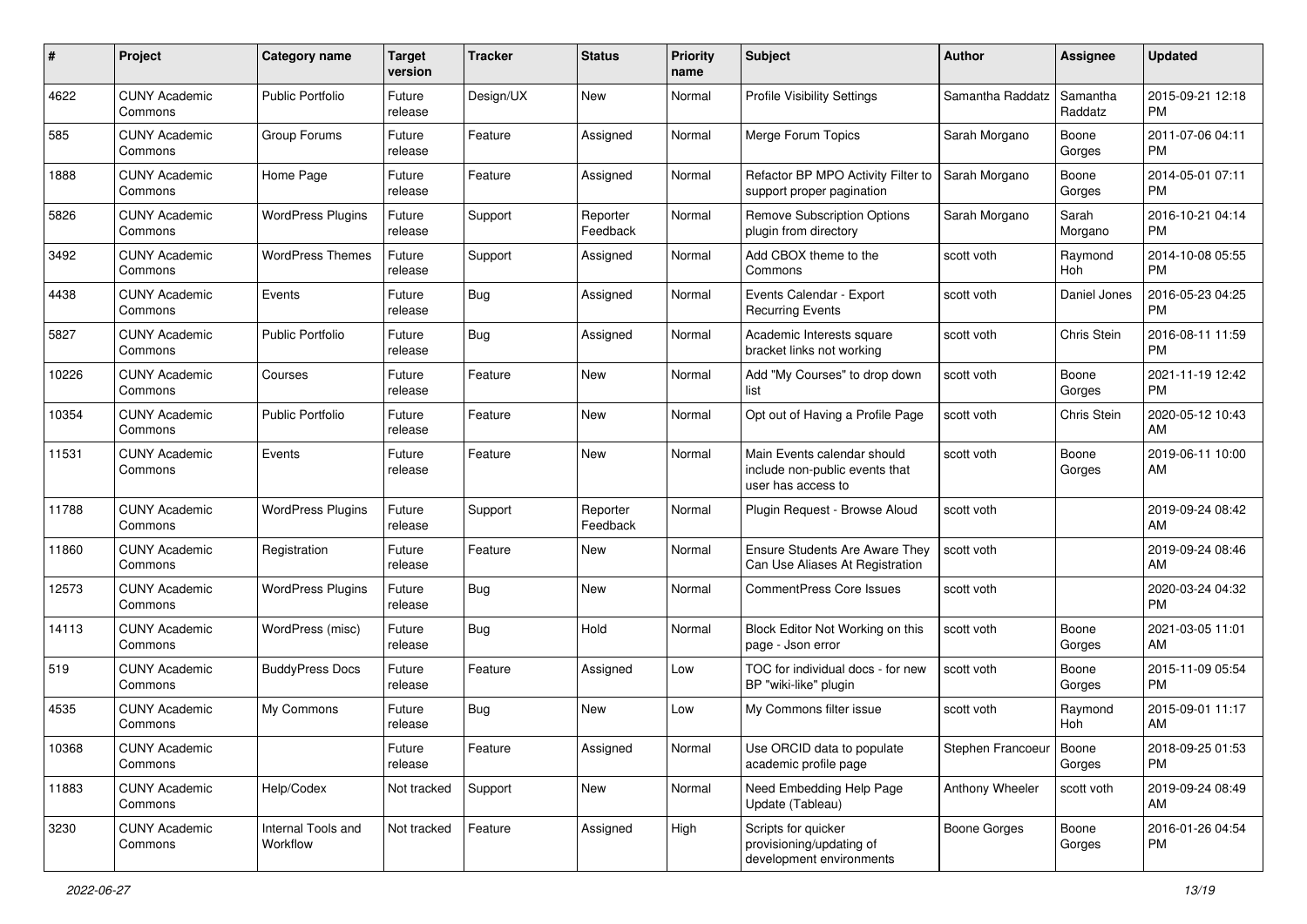| #     | Project                         | <b>Category name</b>     | <b>Target</b><br>version | <b>Tracker</b> | <b>Status</b>        | <b>Priority</b><br>name | <b>Subject</b>                                                               | <b>Author</b>       | Assignee        | <b>Updated</b>                |
|-------|---------------------------------|--------------------------|--------------------------|----------------|----------------------|-------------------------|------------------------------------------------------------------------------|---------------------|-----------------|-------------------------------|
| 10794 | <b>CUNY Academic</b><br>Commons | Performance              | Not tracked              | Bug            | <b>New</b>           | Normal                  | Memcached connection<br>occasionally breaks                                  | Boone Gorges        | Boone<br>Gorges | 2018-12-06 03:30<br><b>PM</b> |
| 11517 | <b>CUNY Academic</b><br>Commons |                          | Not tracked              | Feature        | Assigned             | Normal                  | wp-accessibility plugin should not<br>strip 'target="_blank"' by default     | <b>Boone Gorges</b> | Laurie Hurson   | 2019-09-24 09:57<br>AM        |
| 12436 | <b>CUNY Academic</b><br>Commons |                          | Not tracked              | Bug            | Assigned             | Normal                  | Nightly system downtime                                                      | Boone Gorges        |                 | 2020-08-01 09:30<br>AM        |
| 12911 | <b>CUNY Academic</b><br>Commons |                          | Not tracked              | Feature        | <b>New</b>           | Normal                  | Block access to xmlrpc.php based<br>on User-Agent                            | <b>Boone Gorges</b> | Boone<br>Gorges | 2020-06-09 05:12<br><b>PM</b> |
| 2666  | <b>CUNY Academic</b><br>Commons | About page               | Not tracked              | Documentation  | Assigned             | Normal                  | <b>Update About Text</b>                                                     | <b>Chris Stein</b>  | Luke Waltzer    | 2016-03-04 11:19<br>AM        |
| 3565  | <b>CUNY Academic</b><br>Commons | My Commons               | Not tracked              | Documentation  | New                  | Normal                  | Load Newest inconsistencies                                                  | Chris Stein         | scott voth      | 2015-11-09 01:16<br><b>PM</b> |
| 15210 | <b>CUNY Academic</b><br>Commons | Analytics                | Not tracked              | Design/UX      | <b>New</b>           | Normal                  | Google Analytics improvements                                                | Colin McDonald      | Boone<br>Gorges | 2022-05-24 10:47<br>AM        |
| 9729  | <b>CUNY Academic</b><br>Commons | <b>SEO</b>               | Not tracked              | Support        | <b>New</b>           | Normal                  | 503 Errors showing on<br>newlaborforum.cuny.edu                              | Diane Krauthamer    | Raymond<br>Hoh  | 2018-05-22 04:48<br><b>PM</b> |
| 3615  | <b>CUNY Academic</b><br>Commons | Redmine                  | Not tracked              | Feature        | <b>New</b>           | Low                     | Create Redmine issues via email                                              | Dominic Giglio      | Boone<br>Gorges | 2017-11-16 11:36<br>AM        |
| 11545 | <b>CUNY Academic</b><br>Commons | <b>WordPress Plugins</b> | Not tracked              | Support        | <b>New</b>           | Normal                  | <b>Twitter searches in WordPress</b>                                         | Gina Cherry         | Matt Gold       | 2019-09-23 01:03<br><b>PM</b> |
| 12004 | <b>CUNY Academic</b><br>Commons |                          | Not tracked              | Support        | Reporter<br>Feedback | Normal                  | Notifications for spam blog<br>comments                                      | Gina Cherry         | Raymond<br>Hoh  | 2019-11-01 12:05<br><b>PM</b> |
| 14842 | <b>CUNY Academic</b><br>Commons |                          | Not tracked              | Support        | Reporter<br>Feedback | Normal                  | Question about widgets and block<br>editor                                   | Gina Cherry         |                 | 2021-10-06 03:01<br><b>PM</b> |
| 11415 | <b>CUNY Academic</b><br>Commons | <b>WordPress Plugins</b> | Not tracked              | <b>Bug</b>     | Reporter<br>Feedback | Normal                  | Blog Subscriptions in Jetpack                                                | Laurie Hurson       |                 | 2019-05-14 10:34<br>AM        |
| 11879 | <b>CUNY Academic</b><br>Commons |                          | Not tracked              | Bug            | <b>New</b>           | Normal                  | Hypothesis comments appearing<br>on multiple, different pdfs across<br>blogs | Laurie Hurson       | Laurie Hurson   | 2019-09-19 02:39<br><b>PM</b> |
| 12328 | <b>CUNY Academic</b><br>Commons |                          | Not tracked              | Support        | <b>New</b>           | Normal                  | Sign up Code for Non-CUNY<br>Faculty                                         | Laurie Hurson       |                 | 2020-01-28 10:25<br>AM        |
| 12438 | <b>CUNY Academic</b><br>Commons | Courses                  | Not tracked              | Bug            | <b>New</b>           | Normal                  | Site appearing twice                                                         | Laurie Hurson       | Boone<br>Gorges | 2020-02-18 01:34<br><b>PM</b> |
| 12484 | <b>CUNY Academic</b><br>Commons |                          | Not tracked              | Support        | Reporter<br>Feedback | Normal                  | Sign up Code for COIL Course<br>starting in March                            | Laurie Hurson       | Matt Gold       | 2020-03-02 02:26<br><b>PM</b> |
| 14475 | <b>CUNY Academic</b><br>Commons |                          | Not tracked              | Publicity      | <b>New</b>           | Normal                  | <b>OER Showcase Page</b>                                                     | Laurie Hurson       | Laurie Hurson   | 2021-09-14 10:46<br>AM        |
| 14504 | <b>CUNY Academic</b><br>Commons |                          | Not tracked              | Publicity      | Reporter<br>Feedback | Normal                  | Adding showcases to home page<br>menu                                        | Laurie Hurson       | Boone<br>Gorges | 2022-01-19 03:26<br><b>PM</b> |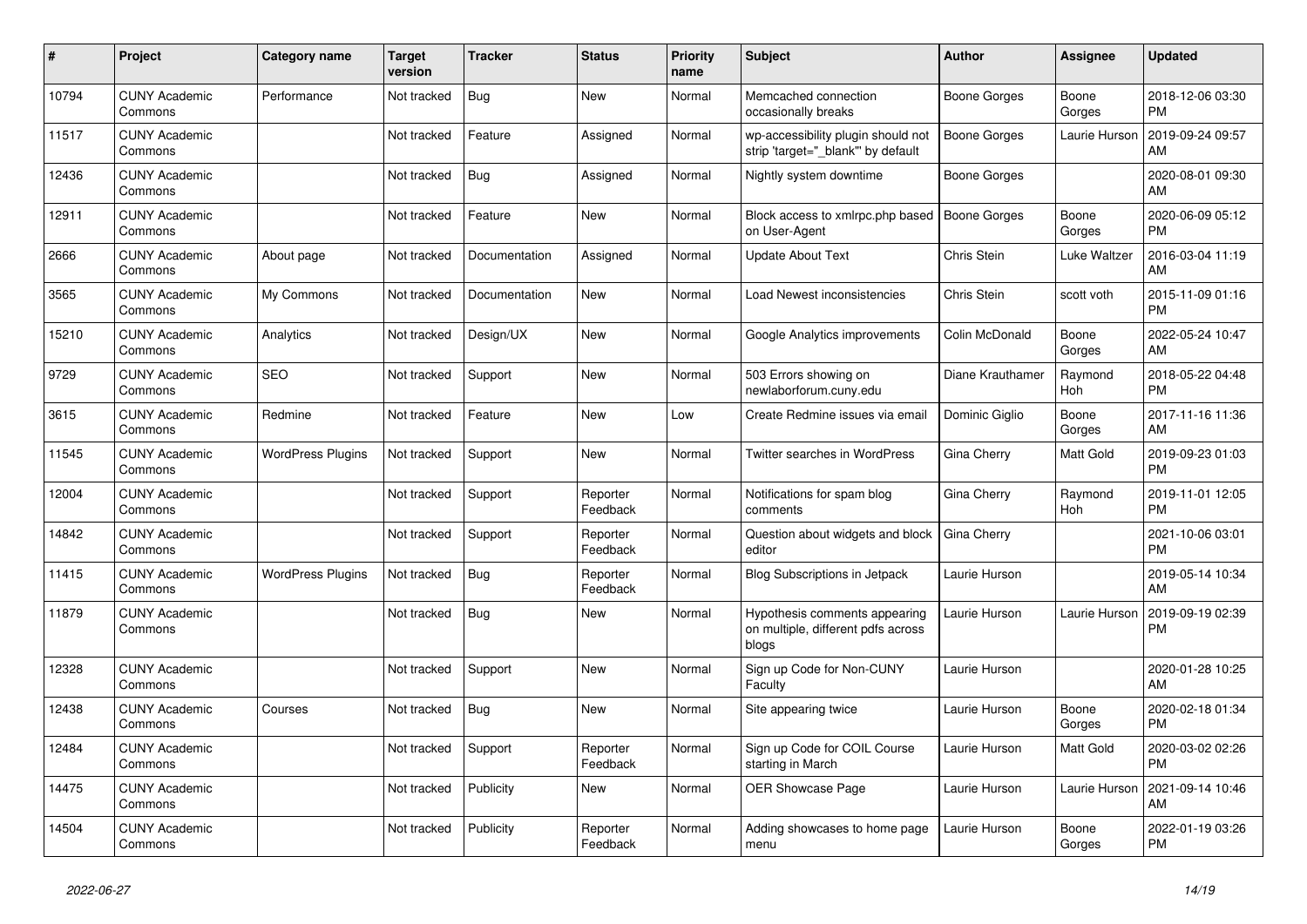| #     | Project                         | <b>Category name</b> | <b>Target</b><br>version | <b>Tracker</b> | <b>Status</b>        | <b>Priority</b><br>name | <b>Subject</b>                                                 | <b>Author</b>   | <b>Assignee</b>       | <b>Updated</b>                |
|-------|---------------------------------|----------------------|--------------------------|----------------|----------------------|-------------------------|----------------------------------------------------------------|-----------------|-----------------------|-------------------------------|
| 14538 | <b>CUNY Academic</b><br>Commons |                      | Not tracked              | Support        | Reporter<br>Feedback | Normal                  | <b>Weebly To Commons</b>                                       | Laurie Hurson   |                       | 2021-09-14 10:47<br>AM        |
| 15176 | <b>CUNY Academic</b><br>Commons |                      | Not tracked              | Support        | Reporter<br>Feedback | Normal                  | Archiving Q Writing & Old<br>Wordpress Sites on the Commons    | Laurie Hurson   |                       | 2022-02-08 10:28<br>AM        |
| 15923 | <b>CUNY Academic</b><br>Commons |                      | Not tracked              | Feature        | Reporter<br>Feedback | Normal                  | <b>Bellows Plugin Adjustments</b>                              | Laurie Hurson   |                       | 2022-04-20 10:10<br>AM        |
| 9060  | <b>CUNY Academic</b><br>Commons | Commons In A Box     | Not tracked              | <b>Bug</b>     | Hold                 | Normal                  | Problems with CBox image library<br>upload                     | Lisa Rhody      | Raymond<br>Hoh        | 2018-01-10 03:26<br><b>PM</b> |
| 2175  | <b>CUNY Academic</b><br>Commons | WordPress (misc)     | Not tracked              | Support        | Assigned             | Normal                  | Subscibe 2 vs. Jetpack<br>subscription options                 | local admin     | Matt Gold             | 2016-01-26 04:58<br><b>PM</b> |
| 2612  | <b>CUNY Academic</b><br>Commons |                      | Not tracked              | Publicity      | Assigned             | Normal                  | Pinterest site for the Commons                                 | local admin     | Sarah<br>Morgano      | 2016-03-04 11:19<br>AM        |
| 6644  | <b>CUNY Academic</b><br>Commons |                      | Not tracked              | Bug            | Reporter<br>Feedback | High                    | White Screen at Login Pge                                      | Luke Waltzer    | Raymond<br>Hoh        | 2016-11-21 10:34<br><b>PM</b> |
| 5317  | <b>CUNY Academic</b><br>Commons | Group Blogs          | Not tracked              | Bug            | Reporter<br>Feedback | Normal                  | Notifications of New Post Didn't<br>Come                       | Luke Waltzer    | Samantha<br>Raddatz   | 2016-03-21 10:41<br><b>PM</b> |
| 7928  | <b>CUNY Academic</b><br>Commons | Group Forums         | Not tracked              | Bug            | New                  | Normal                  | Duplicate Forum post                                           | Luke Waltzer    | Raymond<br><b>Hoh</b> | 2017-04-11 09:27<br><b>PM</b> |
| 13430 | <b>CUNY Academic</b><br>Commons | Reply By Email       | Not tracked              | Bug            | <b>New</b>           | Normal                  | Delay in RBE                                                   | Luke Waltzer    | Raymond<br>Hoh        | 2020-10-13 11:16<br>AM        |
| 7828  | <b>CUNY Academic</b><br>Commons |                      | Not tracked              | Feature        | Assigned             | Normal                  | Theme Assessment 2017                                          | Margaret Galvan | Margaret<br>Galvan    | 2017-05-02 10:41<br><b>PM</b> |
| 8607  | <b>CUNY Academic</b><br>Commons |                      | Not tracked              | Support        | New                  | Normal                  | Paypal?                                                        | Marilyn Weber   | Matt Gold             | 2018-05-15 01:37<br><b>PM</b> |
| 10273 | <b>CUNY Academic</b><br>Commons | Registration         | Not tracked              | Support        | Reporter<br>Feedback | Normal                  | users combining CF and campus<br>address                       | Marilyn Weber   |                       | 2019-09-18 10:58<br>AM        |
| 10657 | <b>CUNY Academic</b><br>Commons |                      | Not tracked              | Support        | Reporter<br>Feedback | Normal                  | child theme problems                                           | Marilyn Weber   |                       | 2018-11-08 01:19<br><b>PM</b> |
| 11149 | <b>CUNY Academic</b><br>Commons |                      | Not tracked              | Support        | Reporter<br>Feedback | Normal                  | comments getting blocked                                       | Marilyn Weber   | Raymond<br>Hoh        | 2019-03-26 11:40<br>AM        |
| 11509 | <b>CUNY Academic</b><br>Commons |                      | Not tracked              | Support        | Reporter<br>Feedback | Normal                  | deleted Page causing a Menu<br>problem?                        | Marilyn Weber   |                       | 2019-06-04 09:54<br>AM        |
| 11519 | <b>CUNY Academic</b><br>Commons |                      | Not tracked              | Support        | Assigned             | Normal                  | comment option not appearing                                   | Marilyn Weber   |                       | 2019-09-24 10:28<br>AM        |
| 11771 | <b>CUNY Academic</b><br>Commons |                      | Not tracked              | Support        | Reporter<br>Feedback | Normal                  | post displays in sections                                      | Marilyn Weber   |                       | 2019-08-20 10:34<br>AM        |
| 11787 | <b>CUNY Academic</b><br>Commons |                      | Not tracked              | Support        | Reporter<br>Feedback | Normal                  | automated comments notifications   Marilyn Weber<br>on ZenDesk |                 |                       | 2019-08-26 06:18<br>PM        |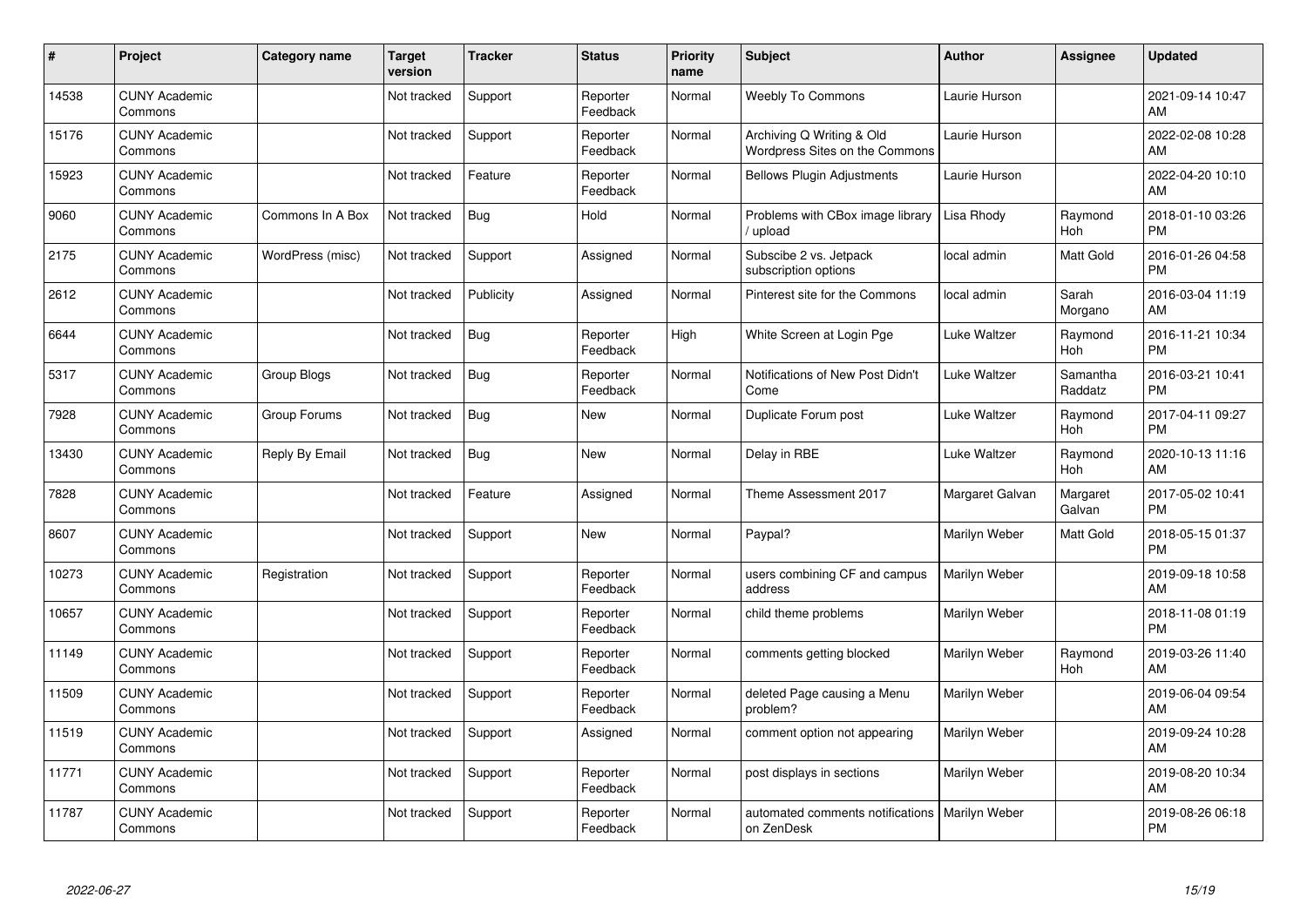| #     | Project                         | <b>Category name</b>      | Target<br>version | <b>Tracker</b> | <b>Status</b>        | <b>Priority</b><br>name | <b>Subject</b>                                                                                | <b>Author</b> | <b>Assignee</b>       | <b>Updated</b>                |
|-------|---------------------------------|---------------------------|-------------------|----------------|----------------------|-------------------------|-----------------------------------------------------------------------------------------------|---------------|-----------------------|-------------------------------|
| 11848 | <b>CUNY Academic</b><br>Commons |                           | Not tracked       | Support        | Hold                 | Normal                  | a Dean of Faculty wants to share<br>a large file                                              | Marilyn Weber |                       | 2019-09-24 08:44<br>AM        |
| 12350 | <b>CUNY Academic</b><br>Commons | <b>Blogs (BuddyPress)</b> | Not tracked       | Support        | Reporter<br>Feedback | Normal                  | URL creation problem                                                                          | Marilyn Weber |                       | 2020-02-03 11:27<br>AM        |
| 12352 | <b>CUNY Academic</b><br>Commons |                           | Not tracked       | Support        | New                  | Normal                  | 'posts list" page builder block<br>option                                                     | Marilyn Weber |                       | 2020-02-03 01:29<br><b>PM</b> |
| 12360 | <b>CUNY Academic</b><br>Commons | <b>WordPress Themes</b>   | Not tracked       | <b>Bug</b>     | Reporter<br>Feedback | Normal                  | site just says "DANTE We are<br>currently in maintenance mode,<br>please check back shortly." | Marilyn Weber |                       | 2020-02-04 12:13<br><b>PM</b> |
| 12382 | <b>CUNY Academic</b><br>Commons | Membership                | Not tracked       | Support        | New                  | Normal                  | Email request change                                                                          | Marilyn Weber | Marilyn<br>Weber      | 2020-02-06 12:56<br><b>PM</b> |
| 12741 | <b>CUNY Academic</b><br>Commons | <b>WordPress Plugins</b>  | Not tracked       | Support        | Reporter<br>Feedback | Normal                  | Tableau Public Viz Block                                                                      | Marilyn Weber | Raymond<br>Hoh        | 2020-05-12 11:00<br>AM        |
| 13034 | <b>CUNY Academic</b><br>Commons |                           | Not tracked       | Support        | Reporter<br>Feedback | Normal                  | a site is asking people to join the<br>Commons to get a download                              | Marilyn Weber |                       | 2020-07-12 07:23<br>AM        |
| 13255 | <b>CUNY Academic</b><br>Commons |                           | Not tracked       | Support        | Reporter<br>Feedback | Normal                  | Accessibility problems                                                                        | Marilyn Weber |                       | 2020-09-01 05:48<br><b>PM</b> |
| 13286 | <b>CUNY Academic</b><br>Commons |                           | Not tracked       | Support        | New                  | Normal                  | problem connecting with<br>WordPress app                                                      | Marilyn Weber | Raymond<br><b>Hoh</b> | 2020-09-08 11:16<br>AM        |
| 13328 | <b>CUNY Academic</b><br>Commons | Group Forums              | Not tracked       | Bug            | Reporter<br>Feedback | Normal                  | cross-posting in two related<br>groups                                                        | Marilyn Weber | Raymond<br>Hoh        | 2020-09-15 10:39<br><b>PM</b> |
| 13975 | <b>CUNY Academic</b><br>Commons | Social Paper              | Not tracked       | Support        | Reporter<br>Feedback | Normal                  | can't approve comments on<br>Social Paper paper                                               | Marilyn Weber |                       | 2021-02-12 09:33<br>AM        |
| 14074 | <b>CUNY Academic</b><br>Commons | WordPress (misc)          | Not tracked       | Support        | Reporter<br>Feedback | Normal                  | page password protection<br>problem                                                           | Marilyn Weber |                       | 2021-03-02 11:03<br>AM        |
| 14398 | <b>CUNY Academic</b><br>Commons |                           | Not tracked       | Support        | Reporter<br>Feedback | Normal                  | Events plug-in notification<br>problem                                                        | Marilyn Weber |                       | 2021-05-11 11:21<br>AM        |
| 14900 | <b>CUNY Academic</b><br>Commons |                           | Not tracked       | Support        | Reporter<br>Feedback | Normal                  | previous theme?                                                                               | Marilyn Weber |                       | 2021-10-25 10:31<br>AM        |
| 14911 | <b>CUNY Academic</b><br>Commons | <b>WordPress Themes</b>   | Not tracked       | Support        | New                  | Normal                  | Twentytwentyone theme                                                                         | Marilyn Weber |                       | 2021-10-28 10:37<br>AM        |
| 15816 | <b>CUNY Academic</b><br>Commons |                           | Not tracked       | Support        | <b>New</b>           | Normal                  | slow loading at SPS                                                                           | Marilyn Weber |                       | 2022-04-05 01:26<br><b>PM</b> |
| 13912 | <b>CUNY Academic</b><br>Commons |                           | Not tracked       | Feature        | Hold                 | Low                     | posting "missed schedule"                                                                     | Marilyn Weber |                       | 2021-02-23 10:46<br>AM        |
| 10678 | <b>CUNY Academic</b><br>Commons |                           | Not tracked       | <b>Bug</b>     | Reporter<br>Feedback | High                    | Newsletter Plugin Not Sending<br><b>Out Newsletters</b>                                       | Mark Webb     | Boone<br>Gorges       | 2019-09-16 09:38<br><b>PM</b> |
| 10262 | <b>CUNY Academic</b><br>Commons |                           | Not tracked       | Bug            | Reporter<br>Feedback | Normal                  | Newsletter Plugin: Broken Image<br>at Bottom of All Newsletters                               | Mark Webb     | Raymond<br>Hoh        | 2018-08-30 05:17<br><b>PM</b> |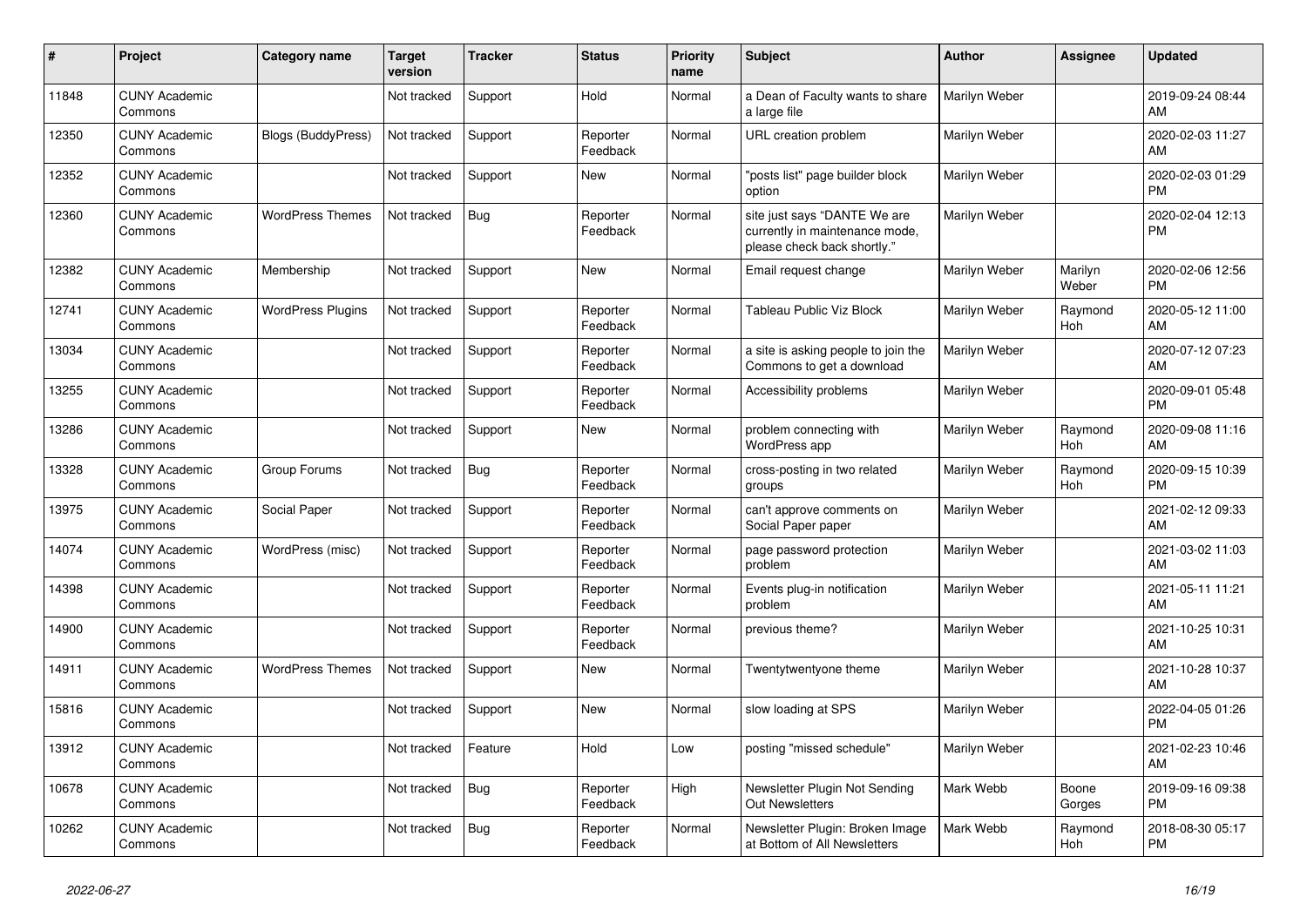| #     | Project                         | <b>Category name</b>     | <b>Target</b><br>version | Tracker       | <b>Status</b>        | <b>Priority</b><br>name | <b>Subject</b>                                                                                    | Author    | Assignee            | <b>Updated</b>                |
|-------|---------------------------------|--------------------------|--------------------------|---------------|----------------------|-------------------------|---------------------------------------------------------------------------------------------------|-----------|---------------------|-------------------------------|
| 10769 | <b>CUNY Academic</b><br>Commons | <b>WordPress Themes</b>  | Not tracked              | Bug           | Reporter<br>Feedback | Normal                  | 2011 Theme Sidebar                                                                                | Mark Webb |                     | 2018-12-04 04:09<br>PM        |
| 11120 | <b>CUNY Academic</b><br>Commons | <b>WordPress Plugins</b> | Not tracked              | Bug           | Reporter<br>Feedback | Normal                  | Events Manager Events Not<br>Showing Up                                                           | Mark Webb |                     | 2019-02-27 04:10<br><b>PM</b> |
| 636   | <b>CUNY Academic</b><br>Commons | WordPress (misc)         | Not tracked              | Support       | Assigned             | Normal                  | Create Lynda.com-like Table of<br>Contents for Prospective Tutorial<br>Screencasts                | Matt Gold | scott voth          | 2016-02-23 03:12<br>PM        |
| 3369  | <b>CUNY Academic</b><br>Commons | Reply By Email           | Not tracked              | Outreach      | Hold                 | Normal                  | Release reply by email to WP<br>plugin directory                                                  | Matt Gold | Raymond<br>Hoh      | 2016-03-01 12:46<br><b>PM</b> |
| 3524  | <b>CUNY Academic</b><br>Commons | Documentation            | Not tracked              | Documentation | Assigned             | Normal                  | Post describing all you can do<br>when starting up a new<br>blog/group                            | Matt Gold | scott voth          | 2014-10-04 12:56<br><b>PM</b> |
| 3657  | <b>CUNY Academic</b><br>Commons | WordPress (misc)         | Not tracked              | Feature       | <b>New</b>           | Normal                  | Create alert for GC email<br>addresses                                                            | Matt Gold | Matt Gold           | 2016-04-14 11:29<br>PM        |
| 4027  | <b>CUNY Academic</b><br>Commons | Commons In A Box         | Not tracked              | Design/UX     | Assigned             | Normal                  | Usability review of CBOX update<br>procedures                                                     | Matt Gold | Samantha<br>Raddatz | 2015-05-11 06:36<br><b>PM</b> |
| 4070  | <b>CUNY Academic</b><br>Commons | Analytics                | Not tracked              | Support       | Assigned             | Normal                  | Request for JITP site analytics                                                                   | Matt Gold | Seth Persons        | 2016-02-23 03:09<br><b>PM</b> |
| 4235  | <b>CUNY Academic</b><br>Commons |                          | Not tracked              | Design/UX     | Assigned             | Normal                  | Explore user experience around<br>comments on forum topics vs<br>docs                             | Matt Gold | Samantha<br>Raddatz | 2015-07-21 10:23<br>AM        |
| 4986  | <b>CUNY Academic</b><br>Commons | ZenDesk                  | Not tracked              | Support       | Assigned             | Normal                  | Prepare documentation for<br>Zendesk re web widget                                                | Matt Gold | Samantha<br>Raddatz | 2016-02-25 03:09<br><b>PM</b> |
| 6115  | <b>CUNY Academic</b><br>Commons | Publicity                | Not tracked              | Feature       | Assigned             | Normal                  | create digital signage for GC                                                                     | Matt Gold | scott voth          | 2016-10-11 10:09<br><b>PM</b> |
| 6298  | <b>CUNY Academic</b><br>Commons | User Experience          | Not tracked              | Design/UX     | Assigned             | Normal                  | Examine data from survey                                                                          | Matt Gold | Margaret<br>Galvan  | 2016-10-14 12:16<br><b>PM</b> |
| 6671  | <b>CUNY Academic</b><br>Commons | Reply By Email           | Not tracked              | Bug           | Assigned             | Normal                  | "Post too often" RBE error<br>message                                                             | Matt Gold | Raymond<br>Hoh      | 2016-11-11 09:55<br>AM        |
| 6995  | <b>CUNY Academic</b><br>Commons | Home Page                | Not tracked              | Bug           | Assigned             | Normal                  | member filter on homepage not<br>working                                                          | Matt Gold | Raymond<br>Hoh      | 2016-12-11 09:46<br><b>PM</b> |
| 8666  | <b>CUNY Academic</b><br>Commons | Teaching                 | Not tracked              | Documentation | Assigned             | Normal                  | Create Teaching on the<br>Commons Resource Page                                                   | Matt Gold | Laurie Hurson       | 2019-09-23 03:16<br><b>PM</b> |
| 8837  | <b>CUNY Academic</b><br>Commons |                          | Not tracked              | Feature       | Assigned             | Normal                  | Create a form to request info from   Matt Gold<br>people requesting premium<br>themes and plugins |           | Marilyn<br>Weber    | 2017-11-14 03:35<br><b>PM</b> |
| 8898  | <b>CUNY Academic</b><br>Commons | Social Paper             | Not tracked              | Feature       | Assigned             | Normal                  | Usage data on docs and social<br>paper                                                            | Matt Gold | Matt Gold           | 2017-11-16 11:32<br>AM        |
| 8902  | <b>CUNY Academic</b><br>Commons | Design                   | Not tracked              | Feature       | Assigned             | Normal                  | Report back on research on<br><b>BuddyPress themes</b>                                            | Matt Gold | Michael Smith       | 2017-11-10 12:31<br>PM        |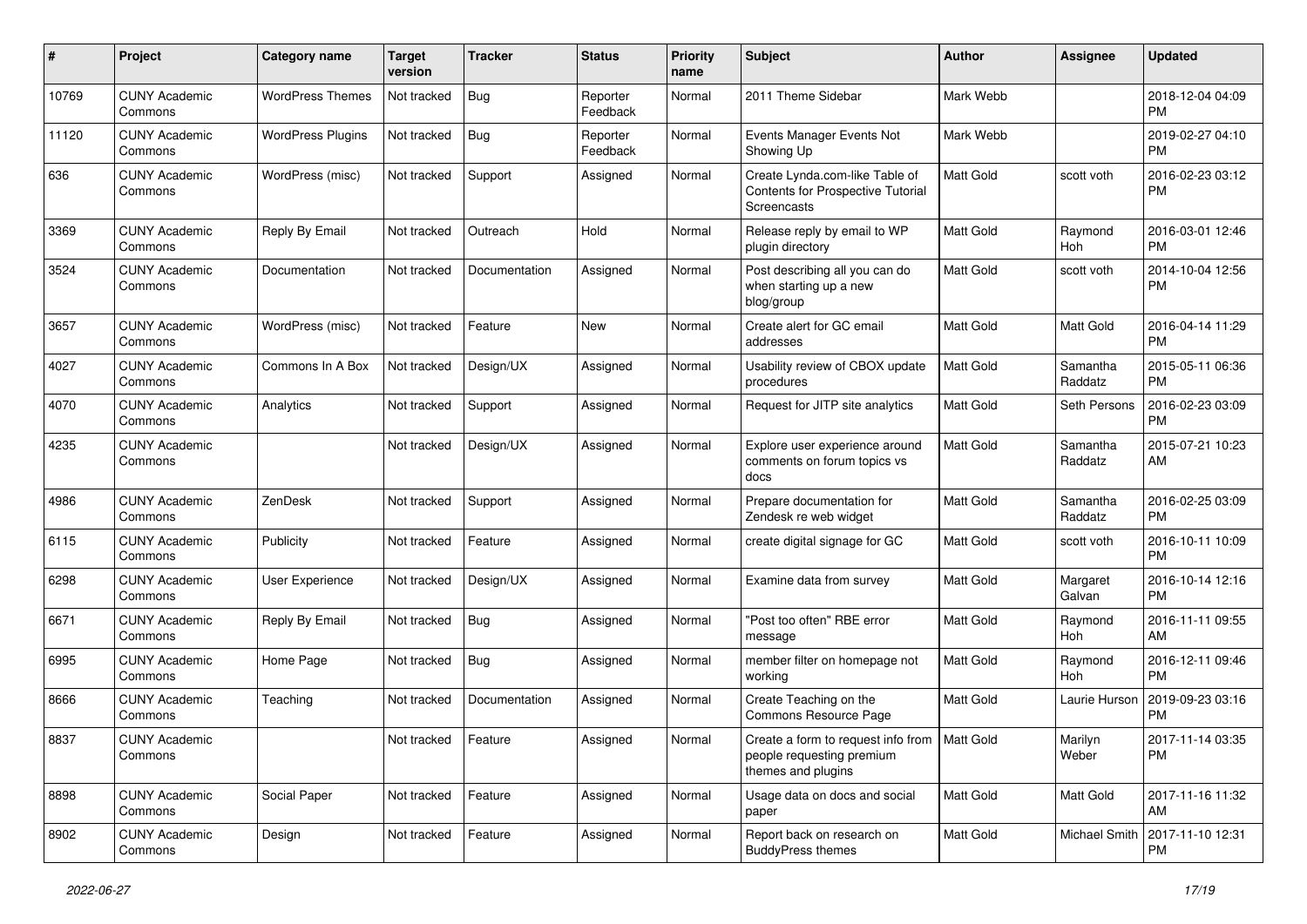| $\#$  | <b>Project</b>                  | Category name              | <b>Target</b><br>version | <b>Tracker</b> | <b>Status</b>        | <b>Priority</b><br>name | <b>Subject</b>                                                                                                                               | Author                  | <b>Assignee</b>       | <b>Updated</b>                |
|-------|---------------------------------|----------------------------|--------------------------|----------------|----------------------|-------------------------|----------------------------------------------------------------------------------------------------------------------------------------------|-------------------------|-----------------------|-------------------------------|
| 8976  | <b>CUNY Academic</b><br>Commons | Reply By Email             | Not tracked              | Feature        | Assigned             | Normal                  | Package RBE new topics<br>posting?                                                                                                           | <b>Matt Gold</b>        | Raymond<br>Hoh        | 2017-12-04 02:34<br><b>PM</b> |
| 8991  | <b>CUNY Academic</b><br>Commons | Reply By Email             | Not tracked              | <b>Bug</b>     | Hold                 | Normal                  | RBE duplicate email message<br>issue                                                                                                         | <b>Matt Gold</b>        | Raymond<br><b>Hoh</b> | 2018-02-18 08:53<br><b>PM</b> |
| 9015  | <b>CUNY Academic</b><br>Commons | Groups (misc)              | Not tracked              | Outreach       | Assigned             | Normal                  | Email group admins the email<br>addresses of their groups                                                                                    | <b>Matt Gold</b>        | Matt Gold             | 2018-01-02 09:54<br>AM        |
| 9941  | <b>CUNY Academic</b><br>Commons | Wiki                       | Not tracked              | Support        | Assigned             | Normal                  | Wiki functionality                                                                                                                           | <b>Matt Gold</b>        | Boone<br>Gorges       | 2018-06-26 10:57<br>AM        |
| 9979  | <b>CUNY Academic</b><br>Commons | <b>Email Notifications</b> | Not tracked              | <b>Bug</b>     | Reporter<br>Feedback | Normal                  | Reports of slow email activation<br>emails                                                                                                   | <b>Matt Gold</b>        | Boone<br>Gorges       | 2018-08-29 09:40<br><b>PM</b> |
| 10040 | <b>CUNY Academic</b><br>Commons | WordPress (misc)           | Not tracked              | <b>Bug</b>     | Reporter<br>Feedback | Normal                  | User doesn't see full list of themes   Matt Gold                                                                                             |                         | Boone<br>Gorges       | 2018-07-25 10:12<br>AM        |
| 13949 | <b>CUNY Academic</b><br>Commons |                            | Not tracked              | <b>Bug</b>     | <b>New</b>           | Normal                  | Continued debugging of runaway<br>MySQL connections                                                                                          | <b>Matt Gold</b>        | Boone<br>Gorges       | 2021-09-14 10:42<br>AM        |
| 9908  | <b>CUNY Academic</b><br>Commons |                            | Not tracked              | Feature        | <b>New</b>           | Normal                  | Is it possible to send email<br>updates to users (or an email<br>address not on the list) for only a<br>single page AFTER being<br>prompted? | Michael Shields         | scott voth            | 2018-06-11 01:34<br><b>PM</b> |
| 9346  | <b>CUNY Academic</b><br>Commons | WordPress (misc)           | Not tracked              | <b>Bug</b>     | <b>New</b>           | Normal                  | Clone cetls.bmcc.cuny.edu for<br>development                                                                                                 | Owen Roberts            | Raymond<br><b>Hoh</b> | 2018-03-06 05:35<br><b>PM</b> |
| 6665  | <b>CUNY Academic</b><br>Commons |                            | Not tracked              | Publicity      | <b>New</b>           | Normal                  | Dead Link in 1.10 announcement<br>post                                                                                                       | Paige Dupont            | Stephen Real          | 2016-12-01 03:11<br><b>PM</b> |
| 11449 | <b>CUNY Academic</b><br>Commons | WordPress - Media          | Not tracked              | Support        | Reporter<br>Feedback | Normal                  | Cloning Media Library for JITP<br>from Staging to Production Site                                                                            | Patrick DeDauw          | Boone<br>Gorges       | 2019-05-13 12:00<br><b>PM</b> |
| 14483 | <b>CUNY Academic</b><br>Commons | WordPress - Media          | Not tracked              | Bug            | Reporter<br>Feedback | Normal                  | Wordpress PDF Embed Stopped<br>Working after JITP Media Clone                                                                                | Patrick DeDauw          | Boone<br>Gorges       | 2021-05-20 01:51<br><b>PM</b> |
| 9420  | <b>CUNY Academic</b><br>Commons | cuny.is                    | Not tracked              | Feature        | <b>New</b>           | Normal                  | Request for http://cuny.is/streams                                                                                                           | Raffi<br>Khatchadourian | Marilyn<br>Weber      | 2018-04-02 10:08<br>AM        |
| 11077 | <b>CUNY Academic</b><br>Commons | Events                     | Not tracked              | Feature        | Reporter<br>Feedback | Normal                  | Show event category description<br>in event list view                                                                                        | Raffi<br>Khatchadourian |                       | 2019-02-12 10:38<br><b>PM</b> |
| 15242 | <b>CUNY Academic</b><br>Commons | Performance                | Not tracked              | Bug            | Reporter<br>Feedback | Normal                  | Slugist site                                                                                                                                 | Raffi<br>Khatchadourian | Boone<br>Gorges       | 2022-02-07 11:14<br>AM        |
| 14983 | <b>CUNY Academic</b><br>Commons | WordPress (misc)           | Not tracked              | Support        | Reporter<br>Feedback | Normal                  | 'Read More" tag not working                                                                                                                  | Rebecca Krisel          | Raymond<br><b>Hoh</b> | 2021-11-23 01:17<br><b>PM</b> |
| 5298  | <b>CUNY Academic</b><br>Commons |                            | Not tracked              | Publicity      | <b>New</b>           | Normal                  | Survey Pop-Up Text                                                                                                                           | Samantha Raddatz        | Samantha<br>Raddatz   | 2016-03-22 12:27<br><b>PM</b> |
| 9515  | <b>CUNY Academic</b><br>Commons | <b>WordPress Plugins</b>   | Not tracked              | <b>Bug</b>     | Reporter<br>Feedback | Normal                  | Text to Speech plugin - "More<br>Slowly" checkbox not working                                                                                | scott voth              | Boone<br>Gorges       | 2018-06-13 02:26<br>PM        |